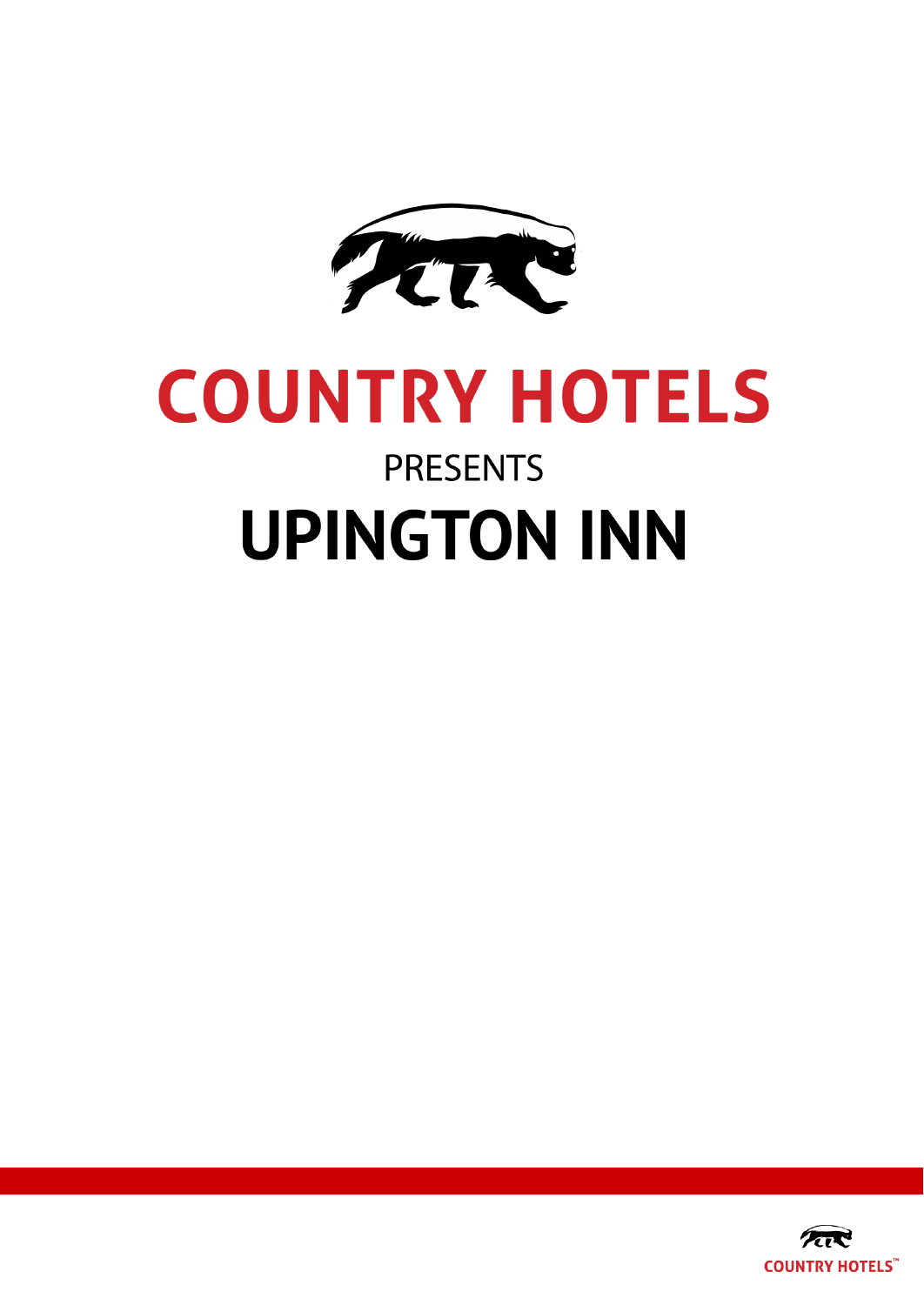# **Menu Options**

# **Buffet Breakfast Menu 1**

# **START OFF WITH**

Selection of Fresh Fruit Juices

Muesli, All Bran Flakes, and Cornflakes served with Fresh Full Cream Milk, Sprinkles, and Honey

Natural Plain and Strawberry Yoghurt

Seasonal Fresh Fruit Platters

Baker's basket on the tables Freshly Baked; Muffins, Croissants, and Assorted Danishes Butter and Jams

# **HOT SELECTION**

Creamy Scrambled Eggs with Chives

*Choice of:* Chicken, Lamb, **or** Pork Sausage

*Choice of:* Lamb Macon, **Or** Bacon

Fried Homemade Potato Wedges

Crumbed Veg Schnitzel and Cheddar Cheese Sauce **(V)**

Sautéed White Mushrooms

Fresh Herbed Grilled Tomato

Fresh Toast

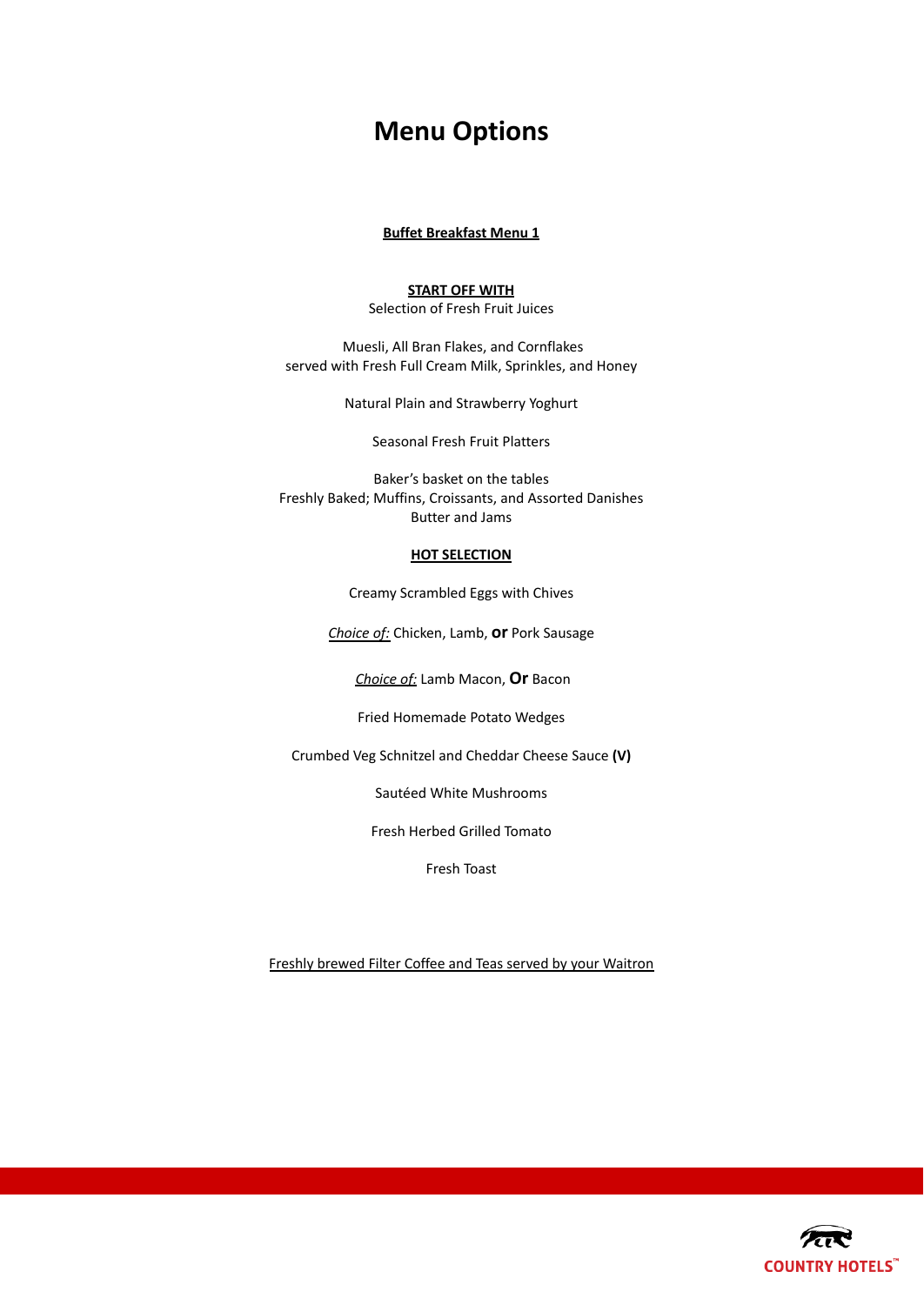# **HEALTH Buffet Breakfast Menu 2**

# **START OFF WITH**

Selection of Fresh Fruit Juices

Pretzel Baguettes with Fillings: Roasted Aubergine, Feta and Pesto Smooth Cream Cheese and Sautéed Veg Steamed Chicken, Low oil Dressing and Rocket

Fresh Fruit and Oatmeal Smoothies

Cups of Passion Fruit yoghurt and Fresh Seasonal Yoghurt

Banana Berry and Yoghurt Muffins

# **HOT SELECTION**

Poached eggs, Hollandaise and Salmon on Toasted English Muffin

Oven Baked, Brown Mushroom and Chicken Loaf, served with Tomato Relish

Haddock and Wilted Spinach Pancakes

Whole Wheat Veggie Breakfast Burrito

Sauteed New Potato Rounds, Pesto and Cracked Pepper

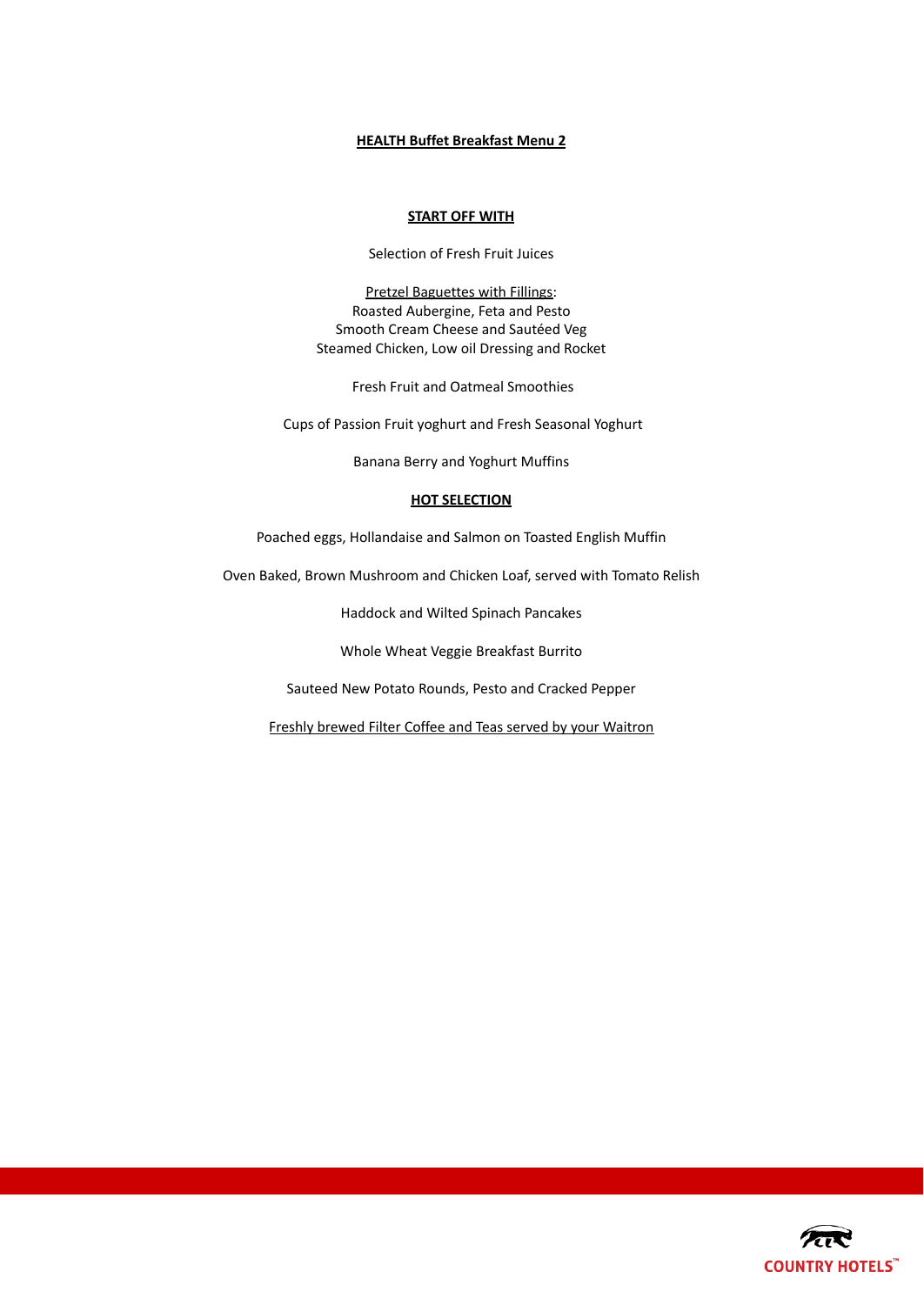# **Finger Fork Buffet Breakfast – Menu 3**

#### **START OFF WITH**

Selection of Fresh Fruit Juices Layered Red Velvet and Yoghurt glasses with Seasonal Berries Honey Drizzled Seasonal Fresh Fruit Skewers Cranberry Muffins & Cheese and Peppadew Scones Banana and Chocolate Loaf & Carrot and Pecan Loaf with Butters and Jams Presentation of Rolled and Sliced Cold Meats and Fish with Accompaniments

# **HOT SELECTION**

Brioche Buns of Scrambled Eggs and Peppers

Breaded Chicken Ball Skewers

Homemade; Trout, Coriander and Feta Samoosas

Savoury Soya Mince and Mushroom Pies **(V)**

Biltong and Sweet Onion Quiche

# **FINISH OFF WITH**

Coffee Cream topped Mini Flapjacks, Light Cocoa Dusting

Fresh Fruit & Peanut Butter Smoothies

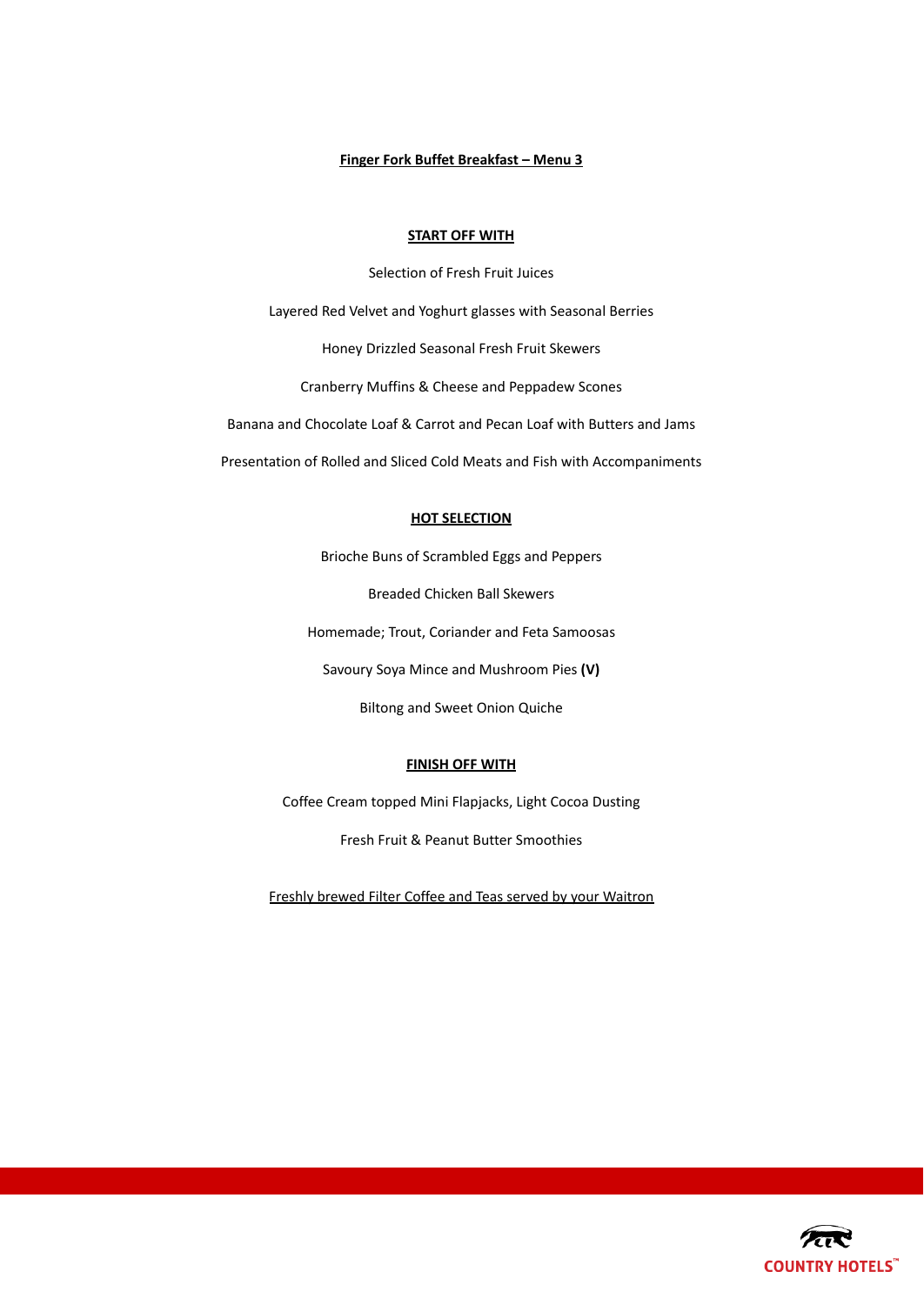## **Plated Breakfast Menu 4**

# **START OFF WITH**

Selection of Fresh Fruit Juices

Seasonal Sliced Fruit Platters

Bakers Basket on the tables Freshly Baked; Muffins, Croissants, Assorted Danishes Butter, jams and Marmalade

# **PLATED MAIN COURSE**

Creamy Stirred Eggs with Spring Onion

*Choice of:* Prime Cut Lamb Macon **OR** Bacon

*Choice of:* Fire Grilled Lamb **OR** Beef **OR** Chicken **OR** Pork Sausage

Fresh Herbed Tomato and Onion Relish

Sautéed White Mushrooms

Fried Homemade Potato Wedges

Fresh Toast

# **VEGETARIAN OPTION**

Fire Grilled Veg Sausages

Sautéed White Mushroom

Roasted Butternut Chips

Fresh Herbed Tomato and Onion Relish

Fried Homemade Potato Wedges

Fresh Toast

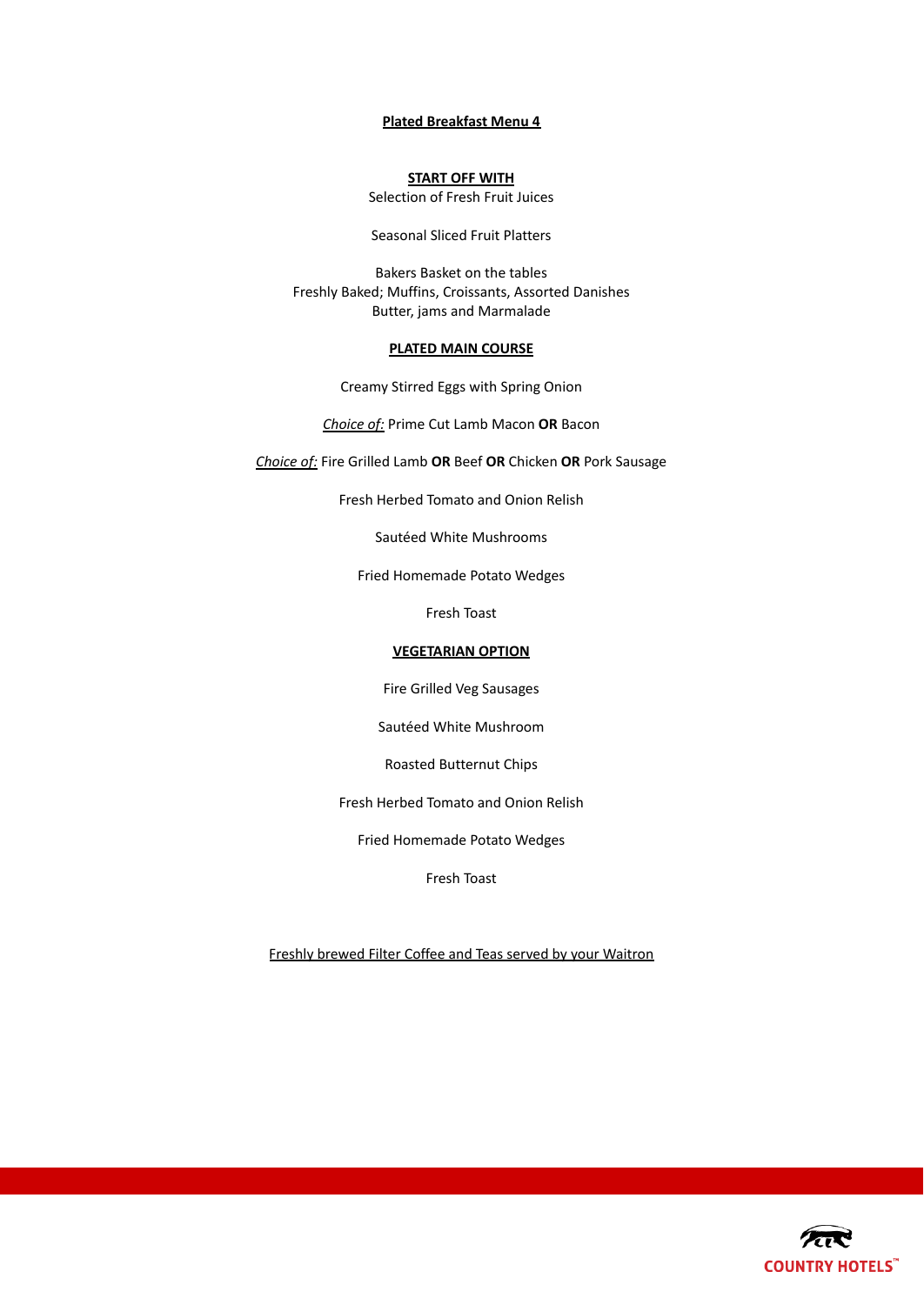# **Buffet Breakfast Menu**

# **START OFF WITH**

Selection of Fresh Fruit Juices

Muesli, All Bran Flakes, and Cornflakes served with Fresh Full Cream Milk, Sprinkles, and Honey

Strawberry and fruits of the Cape Yoghurt

Seasonal Fresh Fruit Platters

Baker's basket on the tables Freshly Baked; Muffins, and Assorted Danishes Butter, jams and Marmalade

# **HOT SELECTION**

Creamy Scrambled Eggs

*Choice of:* Fire Grilled; Chicken, Lamb, **Or** Pork Sausage

*Choice of:* Prime Cut of Lamb Macon, **Or** Bacon

Fried Homemade Potato Wedges

Baked Beans **(V)**

Sautéed White Mushrooms

Fresh Herb Grilled Tomato

Fresh Toast

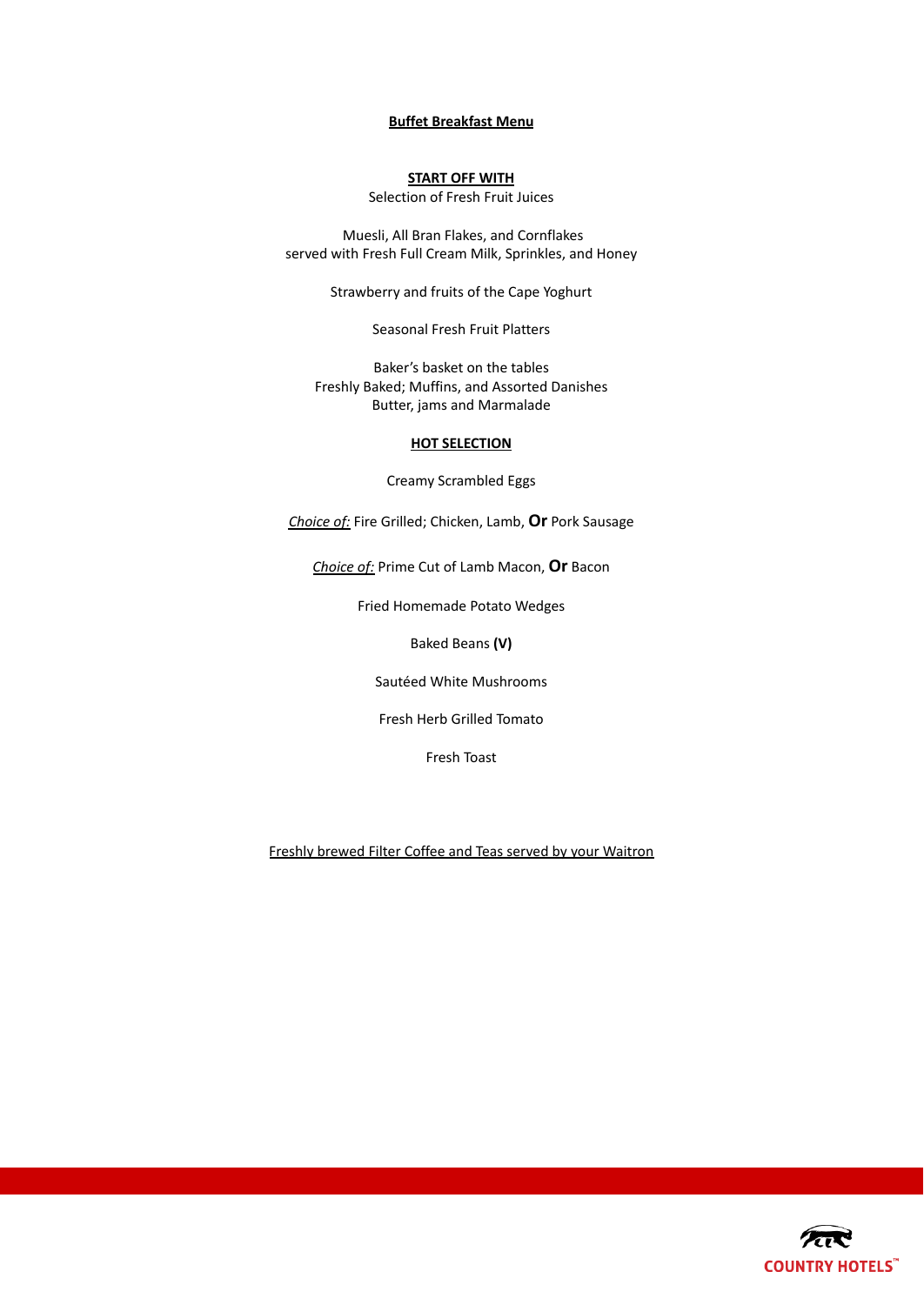Day Conference Package Light Luncheon Menu Selection Menus have been carefully designed to suit all palettes and lifestyles All vegetarian items have been labelled as follows: **(v)**

# **DCP MENU 1**

(Included in the Full Day and Half Day Conference Package) **Cold Selection**

Chefs Green Salad Platters

North African Chicken Cous Cous Salad

Shell Pasta Salad of Mozzarella, Cherry Tomato, and Basil Pesto **(V)**

Selection of Homemade Breads and Rolls

#### **Hot Selection**

Thai Green Chicken Curry

Basmati Rice **(V)**

Baked Fresh Herb, Lime and Feta Crusted Line fish

Roasted Pumpkin and Pesto Tagliatelle **(V)**

Baked Sweet Potato and Mushrooms **(V)**

#### **Dessert Selection**

Passion Fruit and Chocolate Cheesecake

Seasonal Fruit Platter

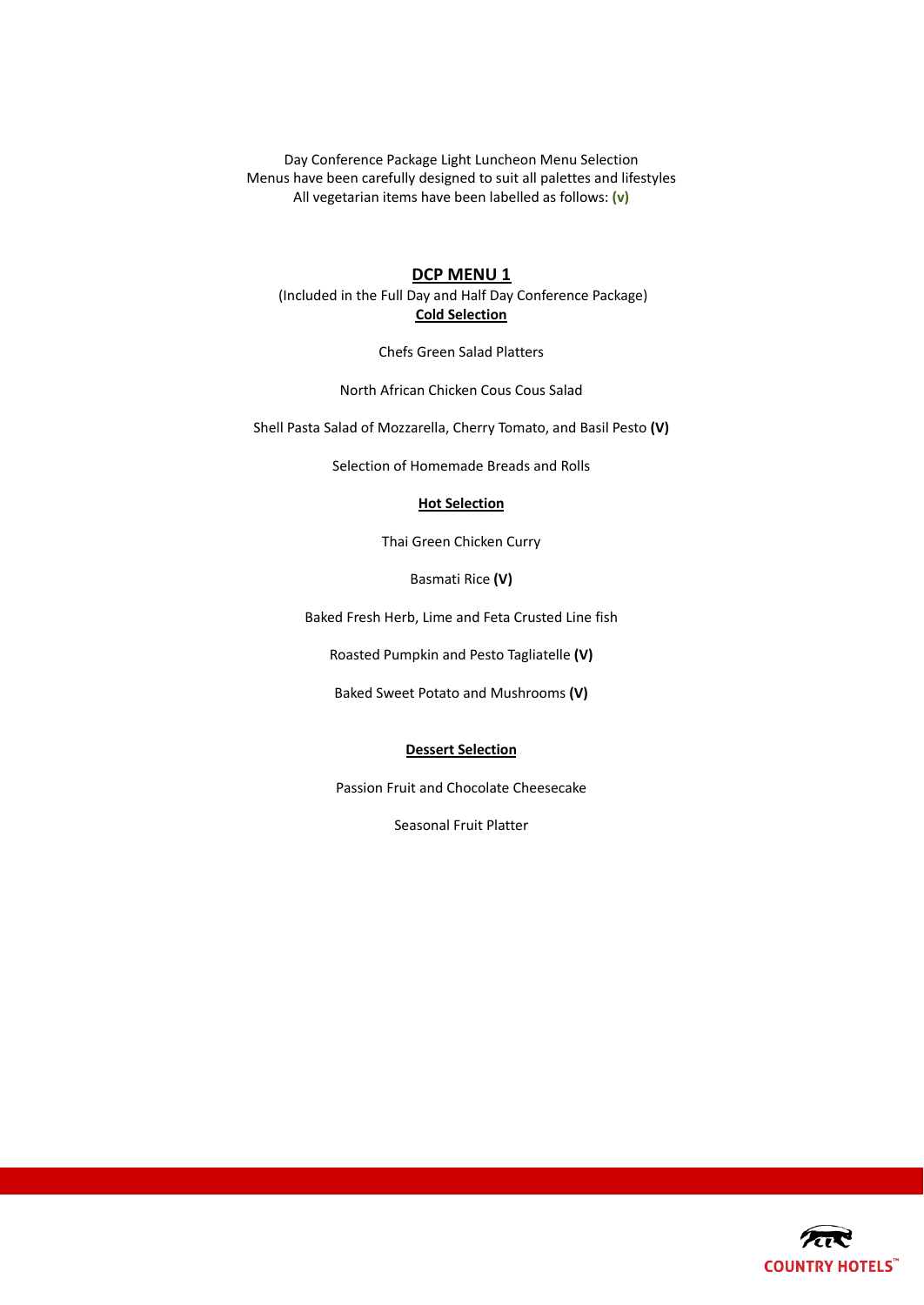(Included in the Full Day and Half Day Conference Package) **Cold Selection**

Chefs Green Salad Platters

Salad of Tuna, Red Onion, Avocado and Green Beans

Traditional Coleslaw **(V)**

Selection of Homemade of Breads and Rolls

#### **Hot Selection**

Roast Tender Beef, Mustard and Pepper Sauce

Chargrilled Chicken Medallions, Rich Tomato Penne Pasta

Oven Roasted Potato wedges with Sea Salt and Rosemary **(V)**

Pea Dhall and Cauliflower Curry **(V)**

Braised Mushroom Savoury Rice **(V)**

# **Dessert Selection**

Seasonal Berry Meringues with Cream

Fresh Seasonal Fruit

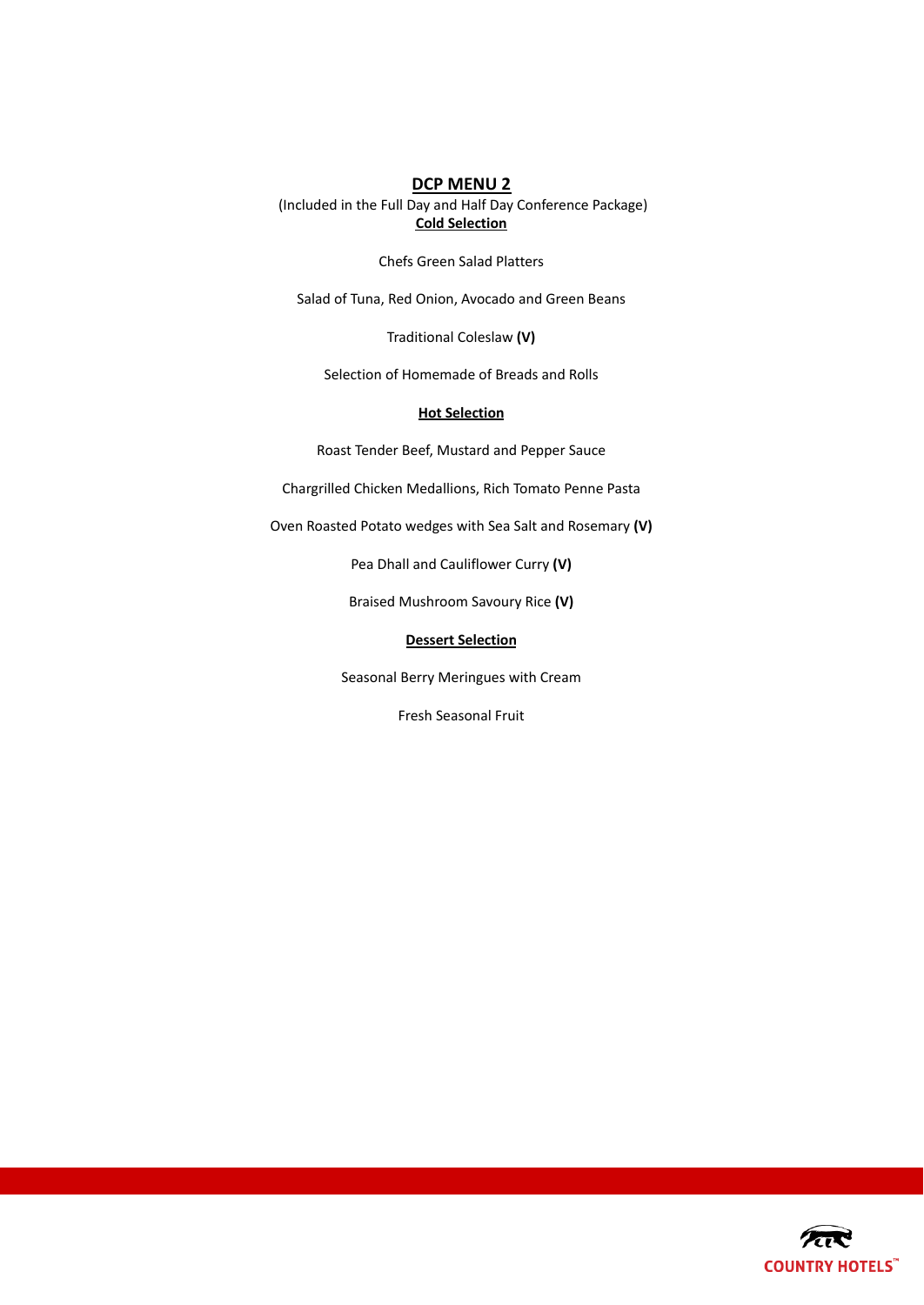(Included in the Full Day and Half Day Conference Package) **Cold Selection**

Chefs Green Salad Platters

Grilled Sweet Chilli Chicken and Pineapple Salad

Toasted Cumin, Butternut, Halloumi, Peppadew and Rocket Salad **(V)**

Selection of Homemade of Breads and Rolls

# **Hot Selection**

Rajasthani Red lamb Curry with Chick Peas

Dill and Lemon Pan Fried Fish

Roasted Parsley Butter Baby Potatoes **(V)**

Vegetarian Rice **(V)**

Aubergine, Marrow and Parmesan Baked Pasta **(V)**

# **Dessert Selection**

Vanilla Creamy Ice Cream, with assorted condiments

Seasonal Fruit Skewers

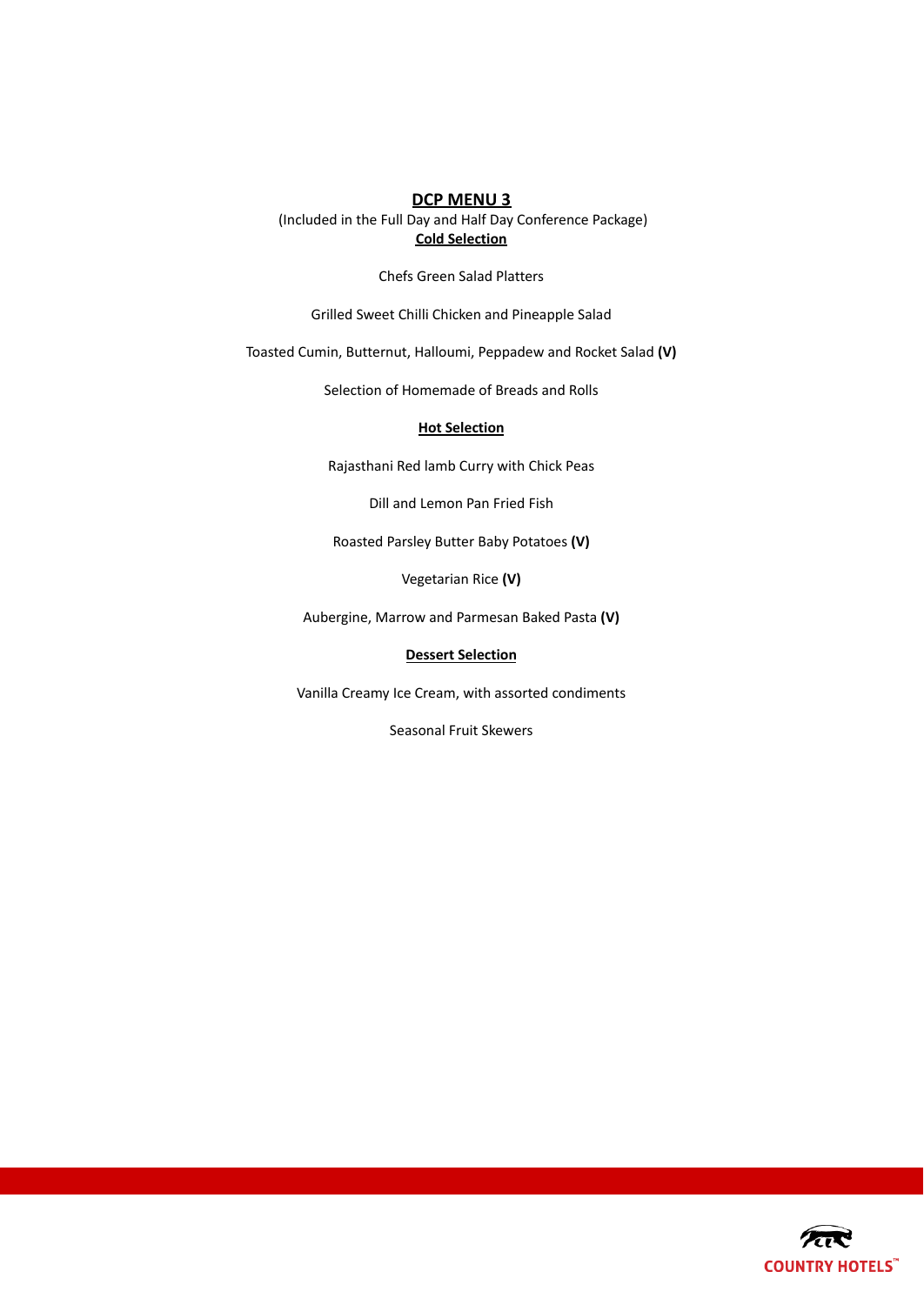(Included in the Full Day and Half Day Conference Package) **Cold Selection**

Chefs Green Salad Platters

Smoked Chicken, Baby Spinach, Soft Boiled egg and Yoghurt and Herb Dressing

Grilled Seasonal Vegetable and Mushroom Salad **(V)**

Selection of Homemade of Breads and Rolls

#### **Hot Selection**

Roasted Peri-peri Chicken with Yoghurt and Coriander

Savoury Meatballs in Tomato and spring onion Sauce with Fettuccine Pasta

Creamed Garlic and Parmesan Potato Bake **(V)**

Butter Bean and Lentil Curry **(V)**

White Rice (**V)**

#### **Dessert Selection**

Crushed Pineapple and Honey Cake

Seasonal Fruit Platter

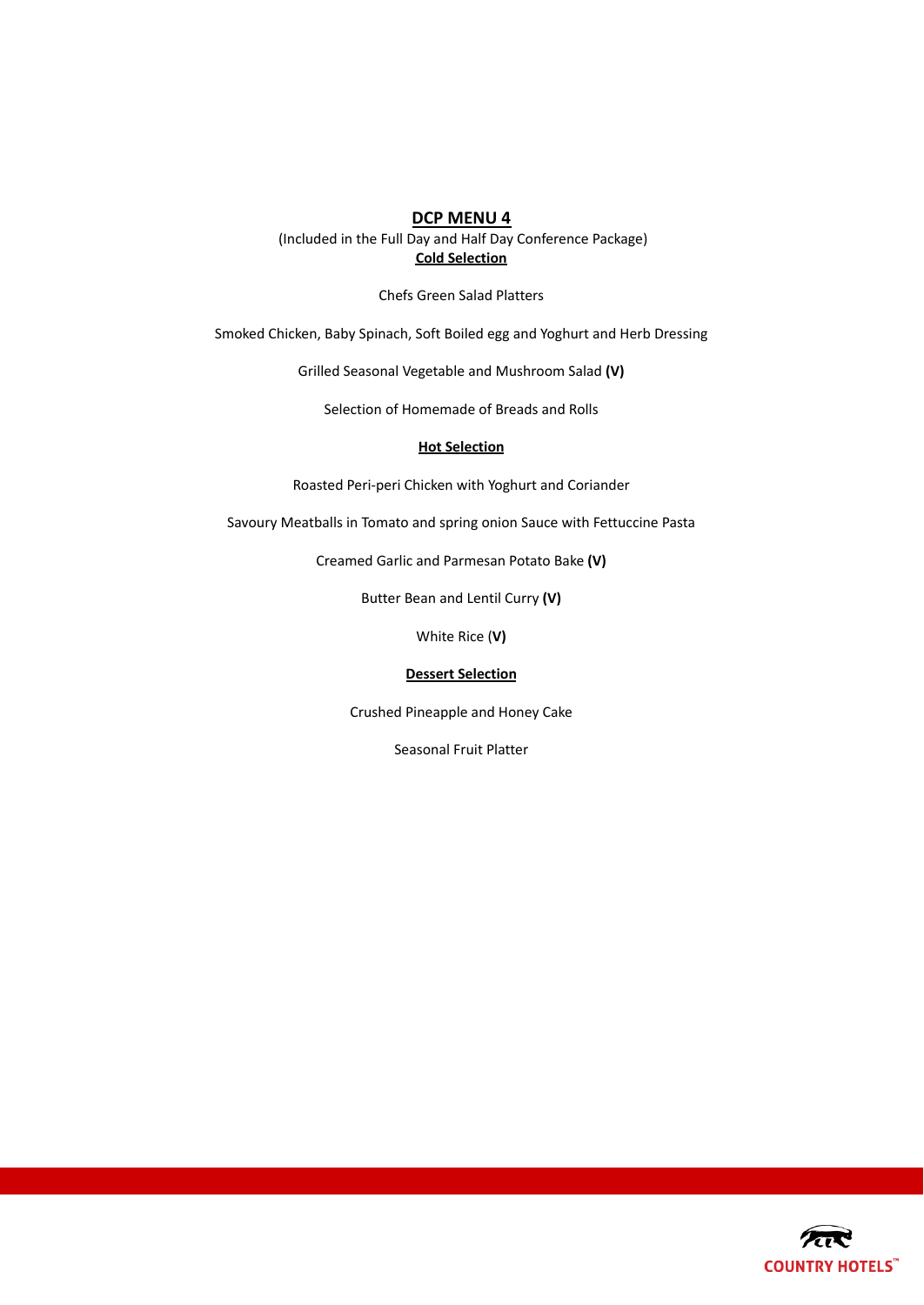(Included in the Full Day and Half Day Conference Package) **Cold Selection**

Chefs Green Salad Platters

Roasted Sweetcorn and Calamari with Pepper Salsa

Steamed Broccoli, Baby Marrow and Mozzarella Salad **(V)**

Selection of Homemade of Breads and Rolls

# **Hot Selection**

Roasted Tomato and Capsicum Lamb Mince Lasagne

Grilled Sweet and Sour Fish Medallions, Coconut Sauce

Braised Potato and Green Beans **(V)**

Thyme Roasted Seasonal Vegetables **(V)**

Yellow Rice **(V)**

# **Dessert Selection**

Zesty Lemon Posset and Butter Shortbread

Seasonal Fresh Fruit Salad

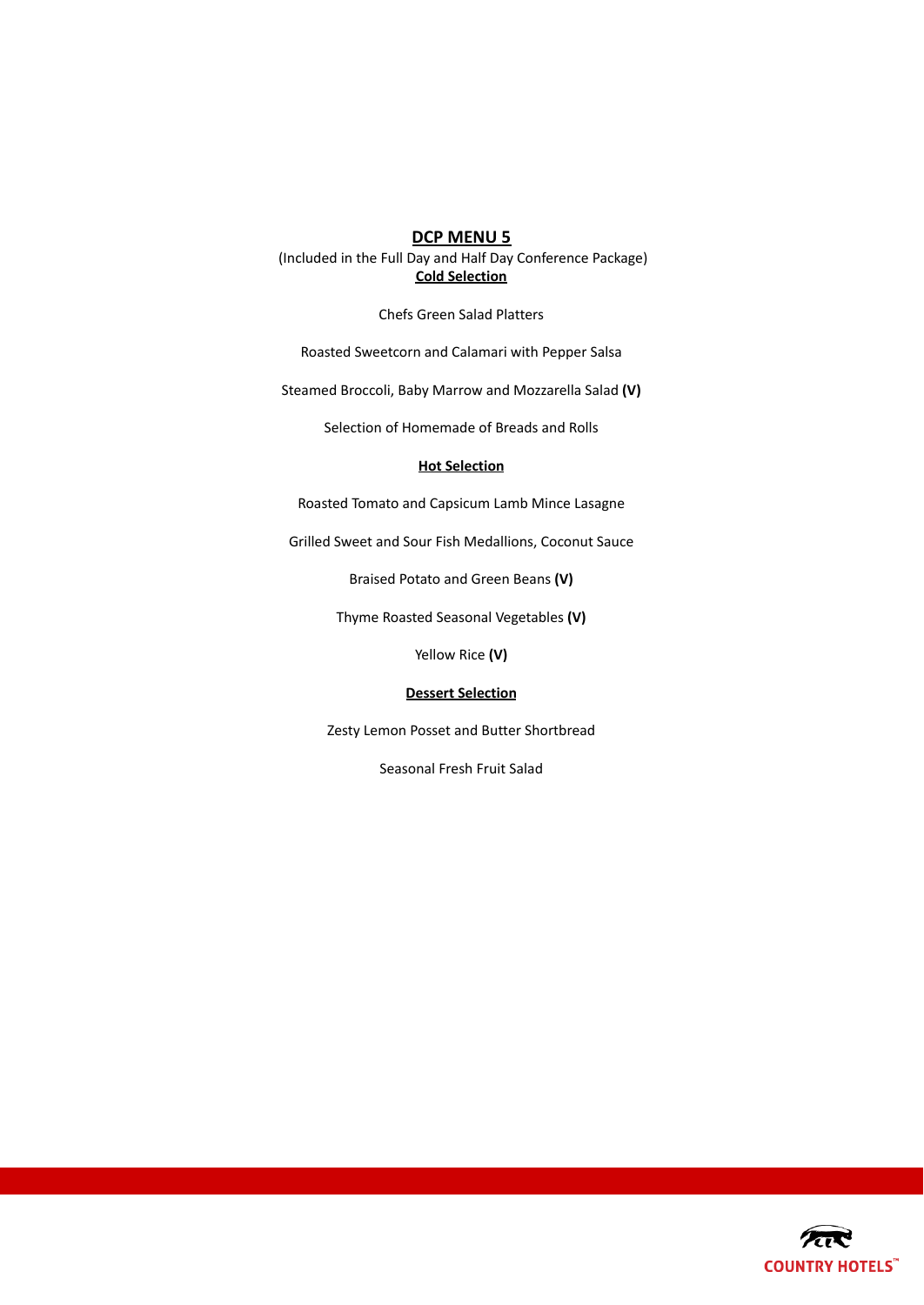# **DCP MENU 6 / WORKING LUNCH MENU**

(Included in the Full Day and Half Day Conference Package) **Deli Selection**

Sandwich Selection: Mozzarella & Tomato, Tuna & Mayo, Peppered Beef & Picallili

Mexican – style Chicken Wraps

Smoked Salmon, Cream Cheese Brushetta

Toasted Pitas, with Hummus & Tstasiki

Parsley and Lemon Grilled Calamari Brushetta

# **Hot Selection**

Grilled Lamb Chops

Crispy Potato Wedges with Garlic Mayo

Grilled Chicken Skewers with Dipping Sauces

Vegetarian Platter

**Dessert Selection** Individually Wrapped Ice Creams.

Seasonal Fresh Fruit Tarts

# **Customise OR up-grade your DCP with the following additional items**

Vegetable Breyani and Dhal

Seasonal Vegetable Lasagne

Vegetable Korma with Roti

Roast sirloin of Beef, served with peppercorn gravy

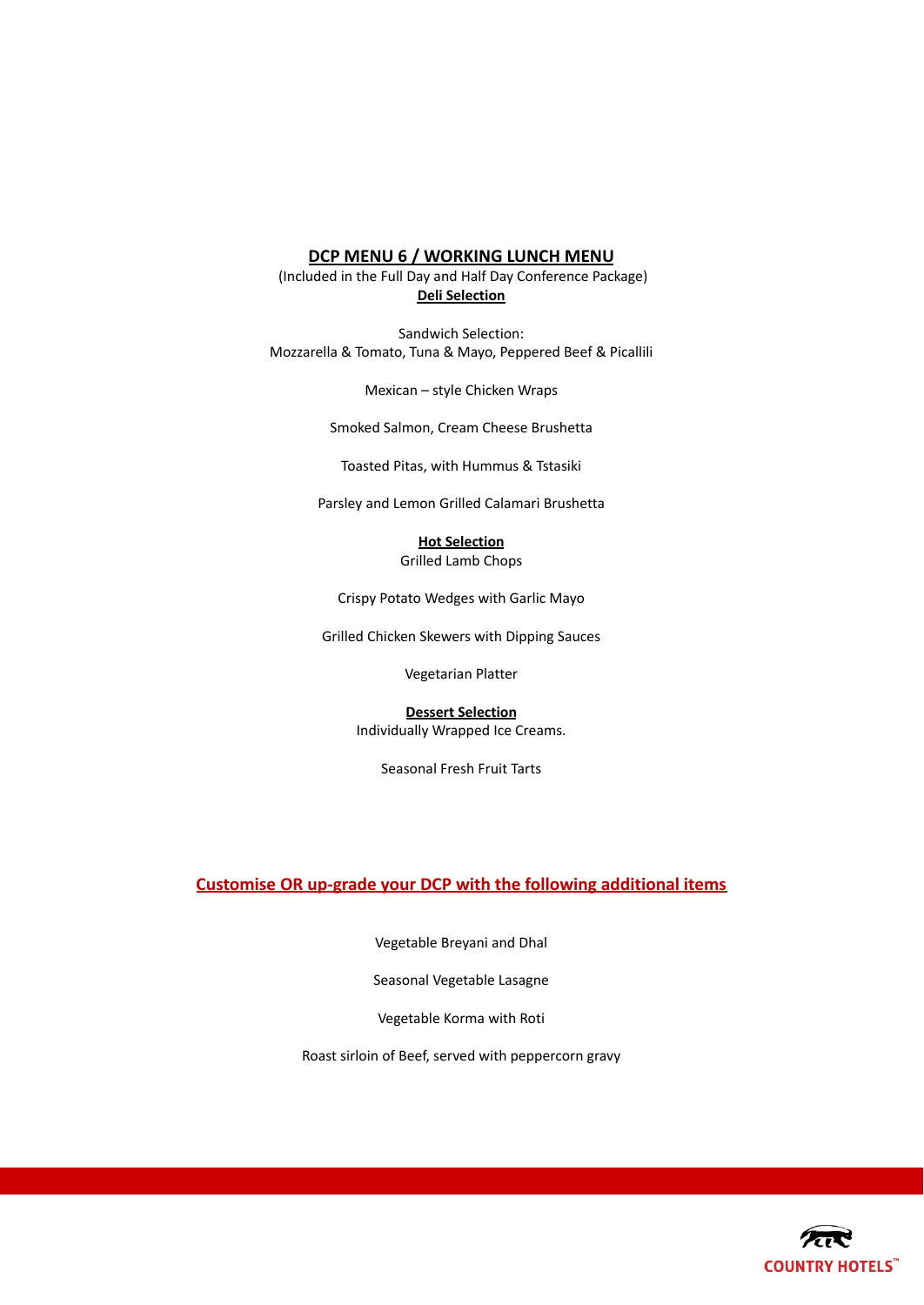## **VEGETARIAN DCP MENU**

(Included in the Full Day and Half Day Conference Packages)

# **Cold Selection**

Chefs Green Salad Platters

Toasted Cumin, Butternut, Halloumi, Peppadew and Rocket Salad **(V)**

Shell Pasta Salad of Mozzarella, Cherry Tomato, and Basil Pesto **(V)**

Selection of Homemade Breads and Rolls

# **Hot Selection**

Aubergine, Marrow and Parmesan Baked Pasta **(V)**

Pea Dhall and Cauliflower Curry **(V)**

Butter Bean and Lentil Curry **(V)**

Braised Mushroom Savoury Rice **(V)**

Creamed Garlic and Parmesan Potato Bake **(V)**

# **Dessert Selection**

Seasonal Fruit Platter

Vanilla Ice Cream with Various Sauces, Condiments and Sugar Cones

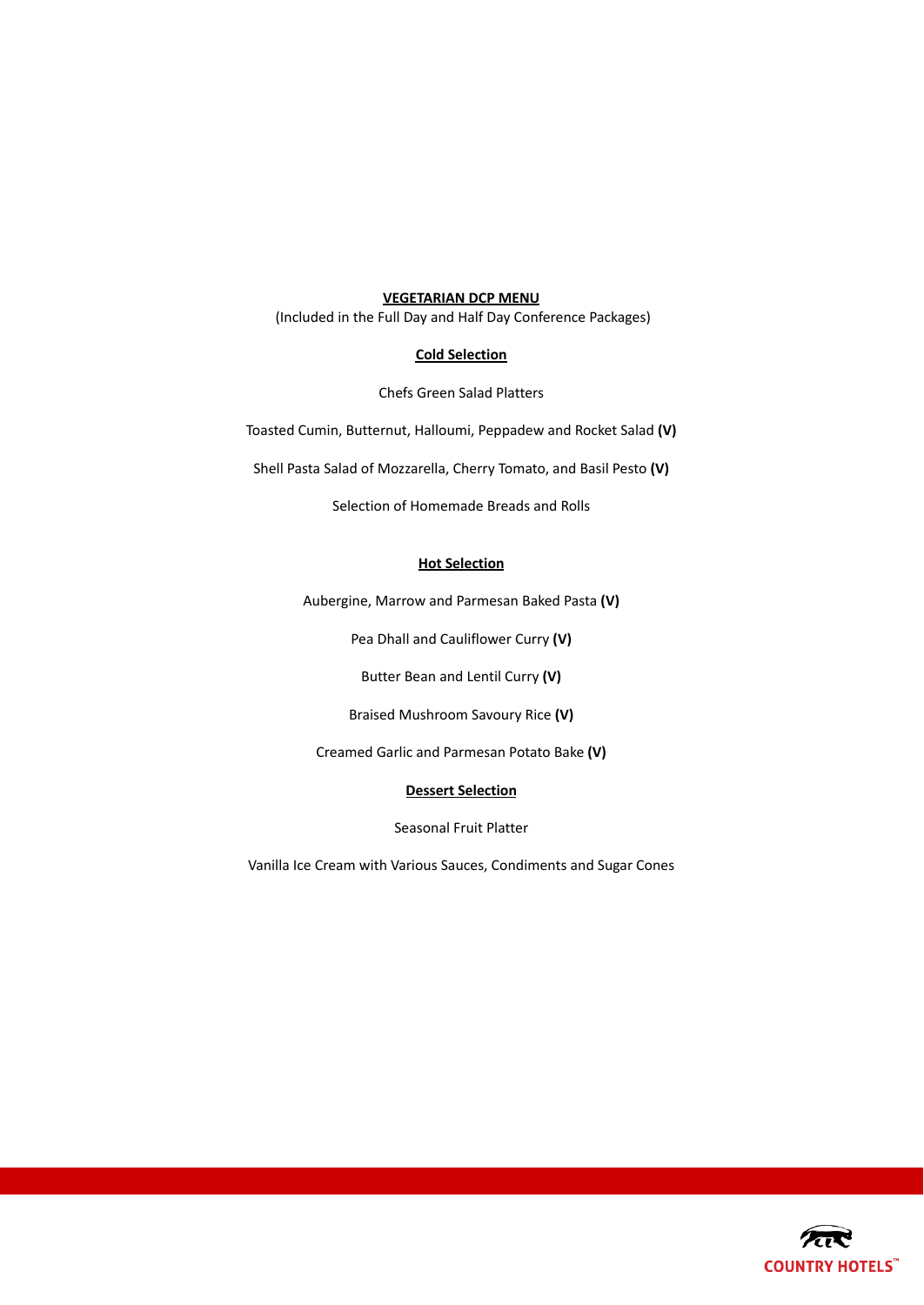#### **Cocktail Menus**

Cocktail menu rate includes: You're Menu Your Venue Hire from 18h00 – 21h00 Limited Seating Staffing **14 % VAT**

### **Cocktail Menu Selection 1**

(Cocktail Menus are served between 18h00 and 19h00 – menus are a light alternative to a Dinner Buffet) **PIECES**

# **ROUND 1**

Samoosas Lamb Mince & Chicken Roasted Lamb and Feta Phyllo Triangles Vegetable Springrolls **(V)** Samoosas Potato and Sweetcorn & Cheese **(V)** Potato Bhajas and Spinach & Coriander Bhajas **(V)** Sliced Mozzarella, Rosa Tomato and Pesto Ciabatta Toasts **(V)** Cream Cheese and Sautéed Veg Bruschetta **(V)** Grilled Brinjal, Feta and Pesto **(V)**

#### **ROUND 2**

Flamegrilled Lemon and Herb Chicken Sosaties Flamegrilled and Basted Citrus, Honey and Chilli Lamb Riblets Creamy Rosemary Chicken Pies Old Fashion Beef Dogs, Onions and Pickles Mini Chicken Burgers, Cajun Mayo, and Cherry Tomato Crumbed Chicken and Cheese Bites with Smoky BBq Sauce Ratatouille Veg Phyllo Pies **(V)** Mini Veg Nugget Burgers, Sweet Chilli Mayo, Cucmber & Cherry Tomato **(V)** Durban's Curry Winner Cocktail Curried Veg Bunny's **(V)**

**Up-Grade your Cocktail Menu with a Designer Cheeseboard @ R50.00 per person**

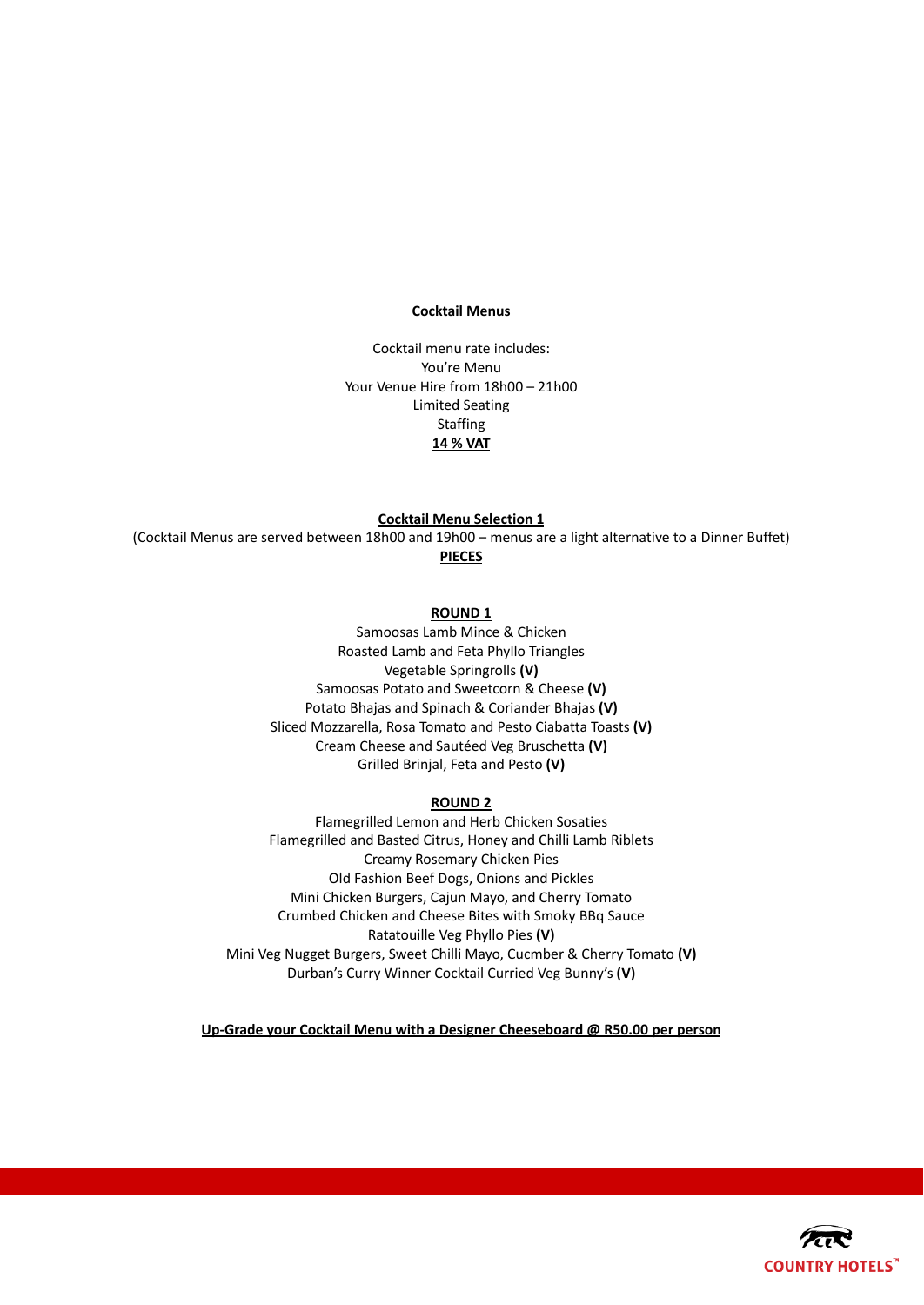#### **Cocktail Menu Selection 2**

(Cocktail Menu's are served between 18h00 and 19h00 – light alternative to a dinner buffet)

# **ROUND 1**

Butcher's Cut Biltong and Hot Salted Nuts Bar Skewered Steamed Prawns, Avo and Cherry Tomatoes Grilled Calamari and Sweet Chilli Bruschetta Seared Beef and Onion Marmalade in Baby Yorkshire Puds Chicken, Crab, and Prawn Samoosas with Tamarind and Coconut Sauce Creamed Cheese, Chives, Carrot and Sprouts, Tortilla Roulade **(V)** Chicken Liver Pate, Sautéed Sweet Red Cabbage Bruschetta Duck rillettes, Spring Onion and Thyme sauce Crostini Butternut, Dill and Cream cheese Terrine **(V)** Olive tapenade and Rocket Crostini **(V)**

#### **ROUND 2**

Chorizo, Olive and Halloumi Kebabs with Citrus Mayo Crunchy Chicken Drummies and Wings with Peri-peri Mayo Light Tempura battered fish Cocktails with Peppedew and Lime Mayo Teriyaki Glazed Beef Satays with Butternut Hummus Chefs Blend Masala and Garlic Rubbed Flame grilled Lamb Kebabs, with Minted Yoghurt Homemade Rosemary BBQ Lamb Burgers, Cheese Slice with Mustard Sauce & Potato Chips Durban's Curry Winner Cocktail Curried Prawn Bunny's **(V)** Homemade Pizza Slices of Aubergine, Tomato, Red Onion and Brown Mushroom **(V)** Tandoori Marinated; Paneer, Pepper and Marrow Skewers **(V)**

#### **ROUND 3**

Gianduja Tarts with Hazelnut Crumble Meringue Tarts Dark Chocolate and Coffee Cream Cupcake Local Cheese Selection served with Savoury Biscuits and Preserves

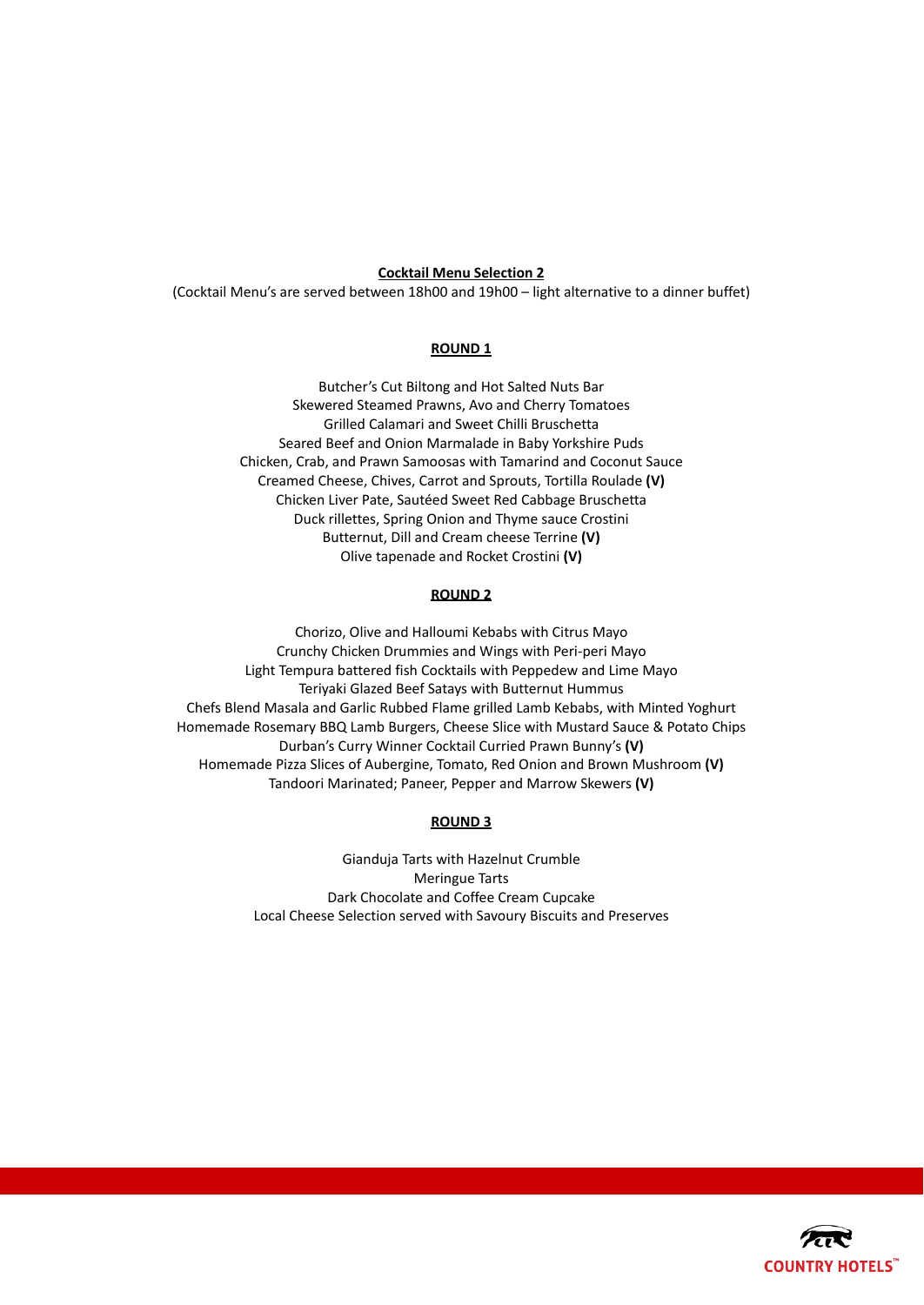Our function venues make it possible to accommodate ALL FUNCTIONS From the most intimate event to the most outrages over-the-top production!

Our Dinner Buffet Menu's offer all guests the opportunity to have all their Taste Sensations Satisfied! **Dinner Buffet Menu 1** (Menu included in venue hire rate from 19h00 – 24h00) (Menu rate includes linen, crockery, glassware, staffing and venue hire)

# **Buffet Cold Selection**

Build Your Own Salad

(A selection of greens, peppers, olives, feta, cucumber, red onion, carrot, Rosa tomatoes, nuts and an array of *salad dressings available to construct your own salad)*

Sweet Chilli, Ginger and Honeyed Butternut Pasta Salad dusted with Gremolata dusting **(V)**

Selection of Homemade Breads and Buns served with butter

#### **Buffet Hot Selection**

Durban Style Chicken Curry

Roast Leg of Lamb with Roasting Pan Juices Gravy

Chefs Vegetarian Pasta Dish **(V)**

Accompanied by:

Savoury Rice **(V)**

Crisp Oven Roasted Potatoes **(V)**

# **Buffet Dessert Selection**

Vanilla Ice Cream with Chocolate Sauce

Please select one of the below:

Traditional Tiramasu

Crème Brulee

Crème Caramel

Peppermint Chocolate Mousse

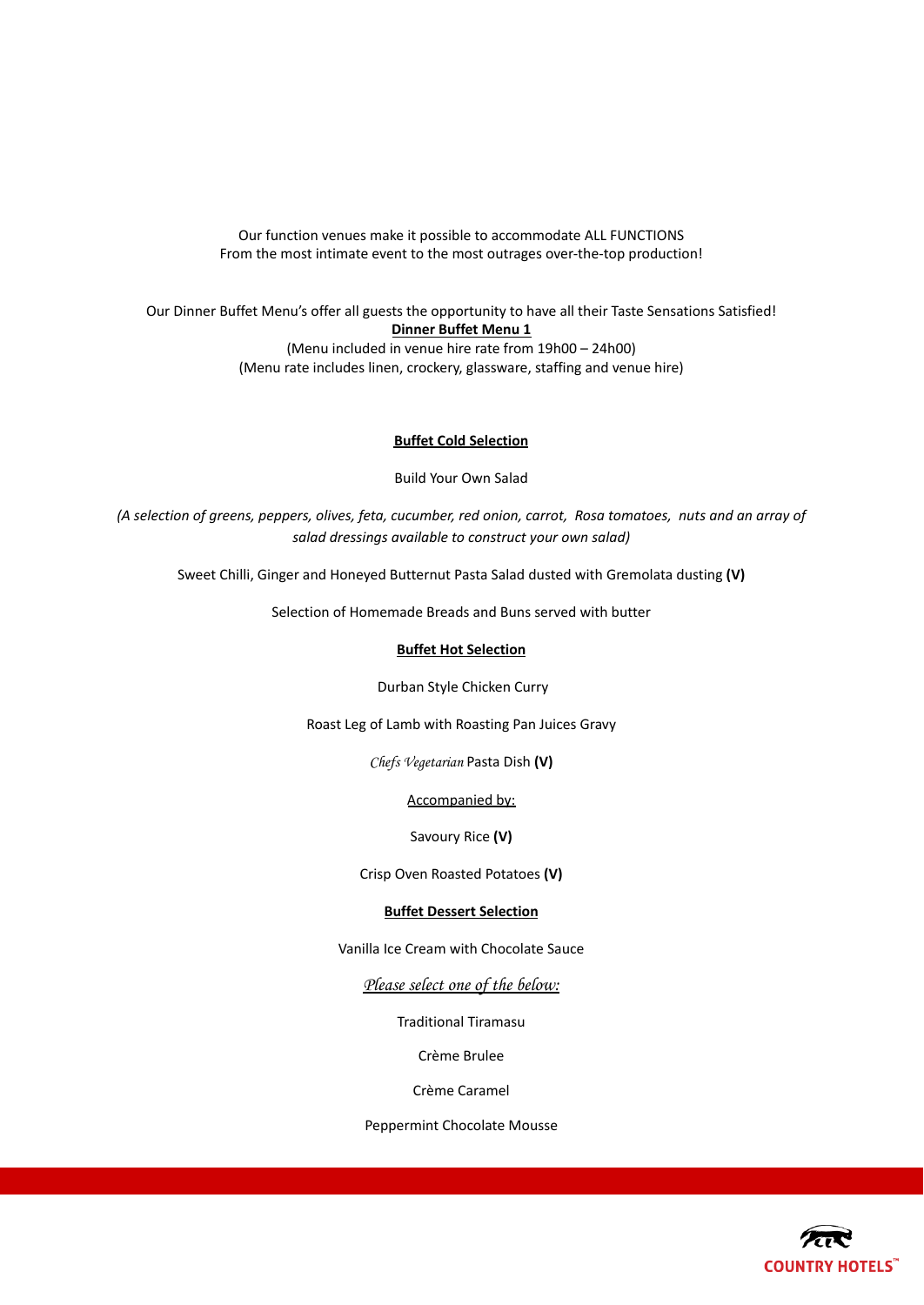#### Filter Coffee and Teas served by your Waitron

#### **Dinner Buffet Menu 2**

(Menu included in venue hire rate from 19h00 – 24h00) (Menu rate includes linen, crockery, glassware, staffing and venue hire)

# **Buffet Cold Selection**

Build Your Own Salad

(A selection of greens, peppers, olives, feta, cucumber, red onion, carrot, Rosa tomatoes, nuts and an array of *salad dressings available to construct your own salad)*

Rocket, Peppadew and Mozzarella Salad with Yoghurt and herb Dressing **(V)**

Selection of Homemade Breads and Buns served with butter

#### **Buffet Hot Selection**

Roast Farm Chicken with Roast Onion Gravy and Mushroom Sauce

Durban's Traditional Lamb Curry

Grilled Seasoned Line Fish, Lime and Coriander Butter Sauce

Chefs Vegetarian Pasta Dish **(V)**

#### Accompanied by :

Savoury Carrot and Pea Rice **(V)**

Grilled Seasonal Vegetables tossed with Herb Butter **(V)**

Crisp Oven Roasted Potatoes **(V)**

# **Buffet Dessert Selection**

Vanilla Ice Cream with a Selection of Sprinkles and Sauces

Crème Caramel **OR** Crème Brulee **OR** Chocolate Mousse

Chefs Choice Cheesecake **OR** Hot Pudding **OR** Gateaux

Filter Coffee and Teas served by your Waitron

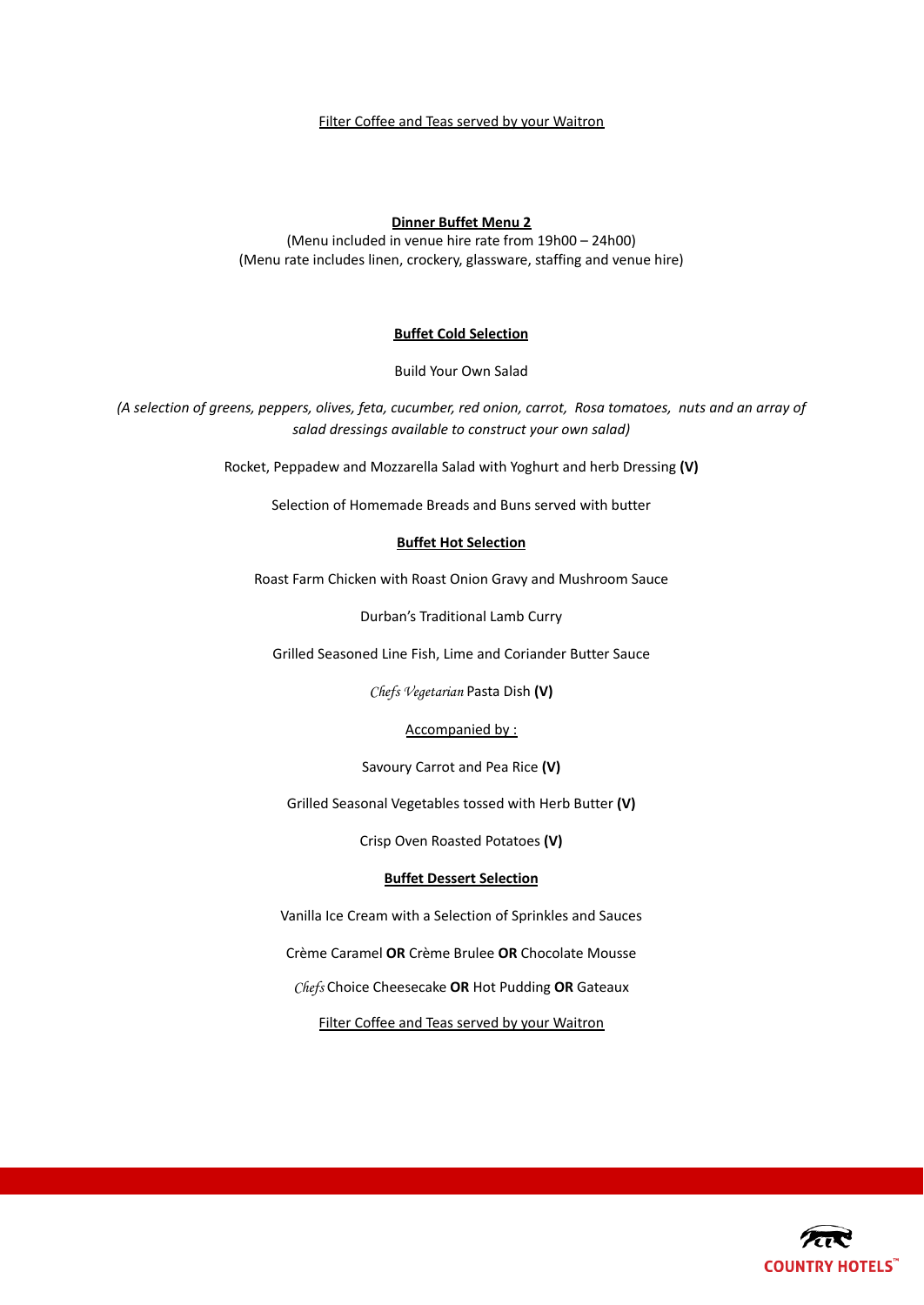# **Dinner Buffet Menu 3**

(Menu included in venue hire rate from 19h00 – 24h00) (Menu rate includes linen, crockery, glassware, staffing and venue hire)

#### **Buffet Cold Selection**

Designer Build YOUR Salad Station

Salad Caprice with Roasted Pine Nuts and Cabernet Balsamic reduction **(V)**

Cajun Chicken, Grilled Wild Mushrooms, Anchovies and Baby Spinach Salad

Exotic Prawn and Melon Salad

Bread Basket with Assorted Loaves, Buns and Sticks

# **Buffet Hot Selection**

Roasted Deboned, Stuffed and Rolled Lamb leg with Roasting Pan Juices Gravy

Baked Fish with Shrimp Lime and Sweet Chilli Sauce

Creamy Authentic Spiced Butter Chicken Curry

Savoury Rice **(V)**

Rich Tomato, Roasted Corn, Red Kidney Beans, and Parmesan Rigatoni **(V)**

Slow Roasted Root Vegetables lashed with Garlic and Herb Butter **(V)**

Paprika Roast Potatoes **(V)**

#### **Buffet Dessert Selection**

Exotic Seasonal Fruit Flan

Chocolate Brownie Ice- Cream

Peachy Passion Fruit Tarts

Raspberry Mousse

Filter Coffee and Teas served by your Waitron

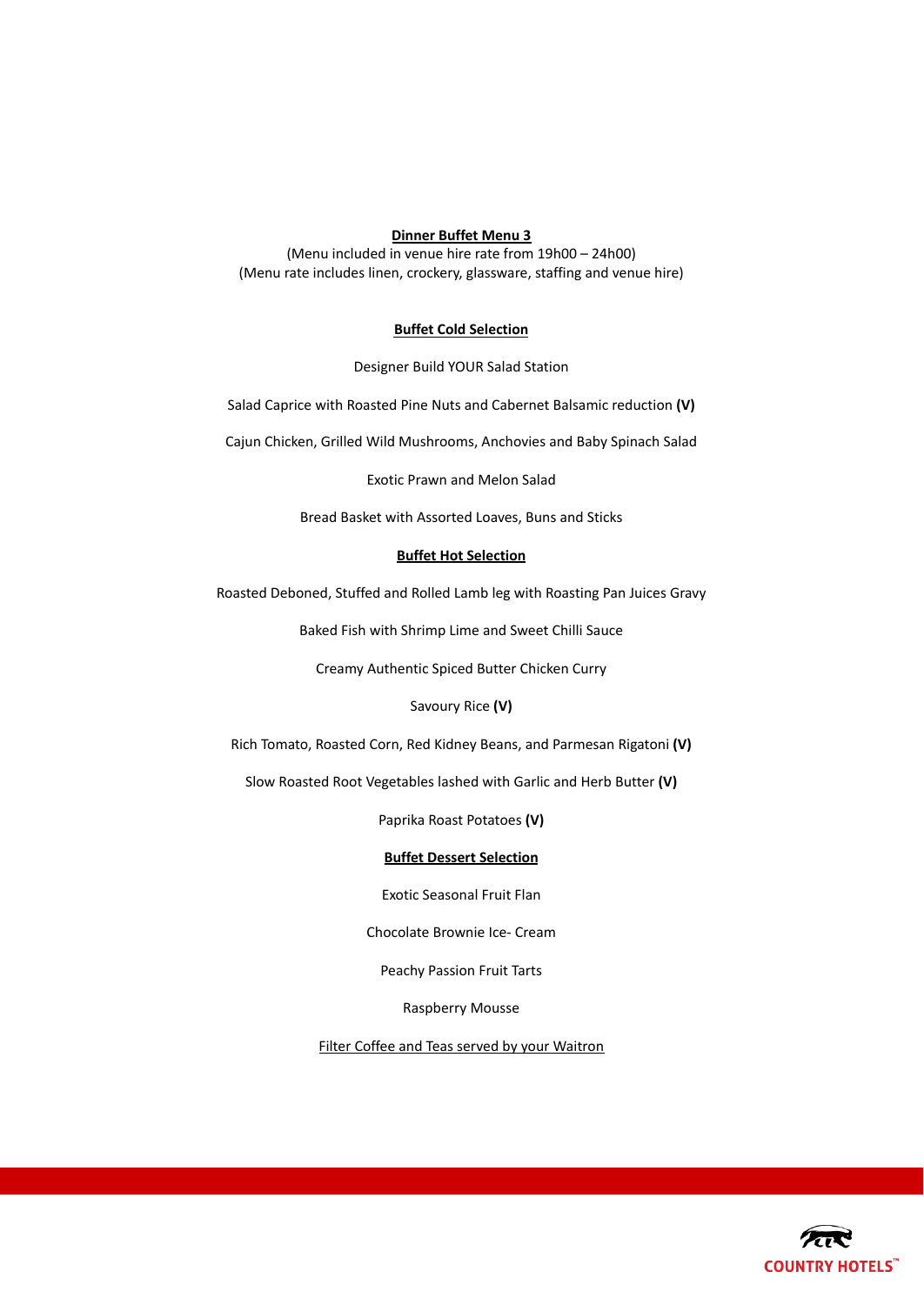# **Dinner Buffet Menu 4**

(Menu included in venue hire rate from 19h00 – 24h00) (Menu rate includes linen, crockery, glassware, staffing and venue hire)

# **Cold Selection**

Designer Build YOUR Salad Station

Grilled Mango, Coconut, Cucumber, and Chick Pea Salad

Thai Spiced, Peppadew and Chicken Pasta Salad with Vinaigrette Dressing

Baby Potato, Green Beans, Anchovy and Corn Salad **(V)**

Bread Basket with Assorted Loaves, Buns and Sticks

# **Hot Selection**

Roasted Prime Rib of Beef, Brown Onion Gravy and Yorkshire pudding

Pan Seared Line fish, dressed with Coconut and Lime Sauce

Fenugreek and Red Lentil Chicken Curry

Savoury Rice **(V)**

Linguine with Exotic Mushrooms, Garlic and Truffle Oil **(V)**

Ratatouille Braised Vegetables and Crumbled Feta **(V)**

Potatoes with Herbed Butter **(V)**

#### **Dessert**

Mango Cheesecake and Almond Crumble 4-tier Chocolate and Hazel Nut Cake Vanilla seed Pannacotta with Salted Caramel Strawberry Ice Cream

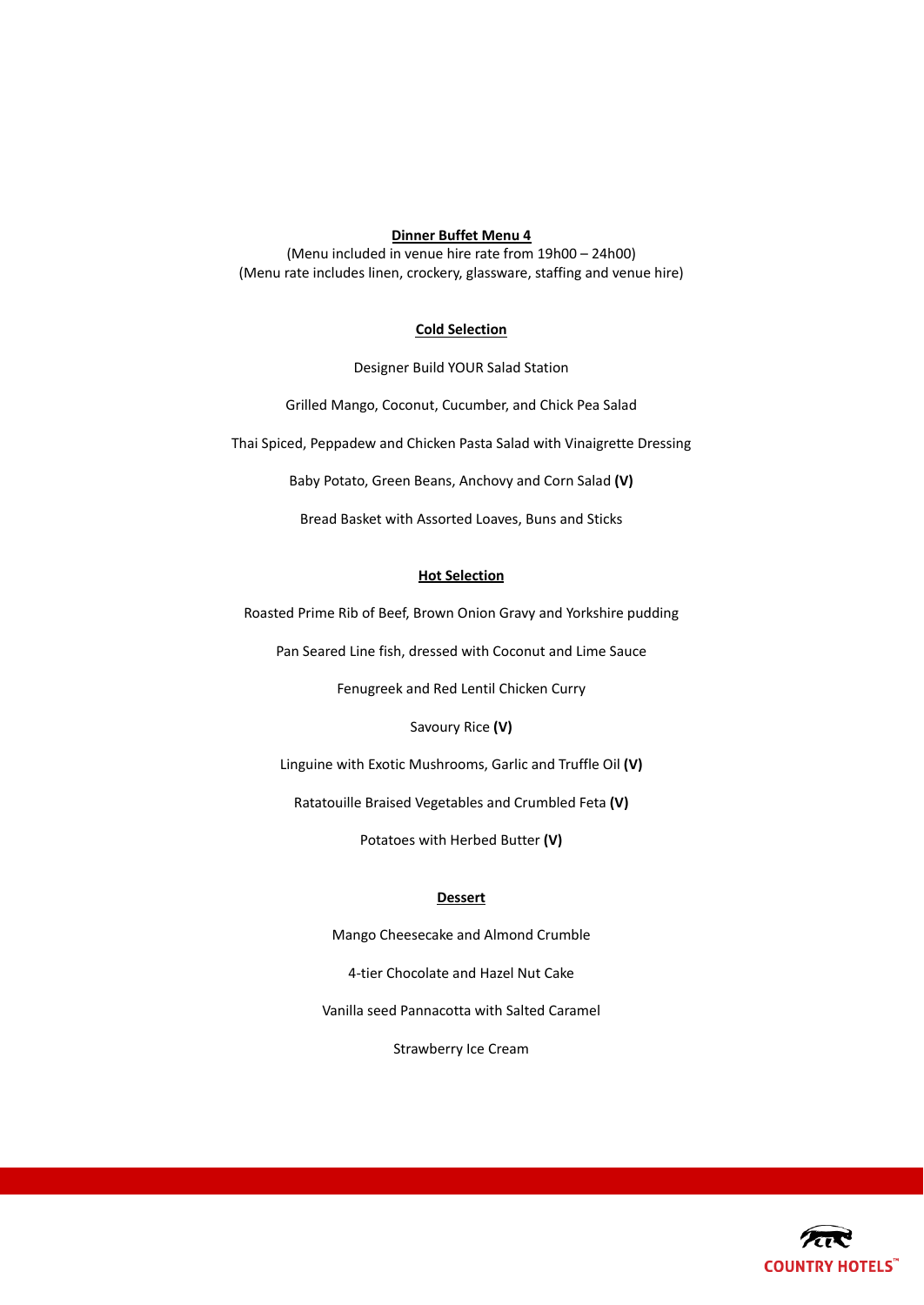# Filter Coffee and Teas served by your Waitron

#### **Dinner Buffet Menu 5**

(Venue Hire included in Menu Rate from 19h00 – 24h00) (Menu rate includes linen, crockery, cutlery and staffing)

# **Cold Selection**

Designer Build YOUR Salad Station

Fusilli, Grilled Garbanzos, Red Onion, Blood Orange Dressing **(V)**

Steamed Mussels and Prawns, Pineapple Salsa, Coriander and Mint

Selection of Butcher's Cut Cold Meats with Pickles and Condiments

Bread Basket with Assorted Loaves, Buns and Sticks

#### **Hot Selection**

Coriander and Mustard Roasted Lamb Leg **OR** Teriyaki, slow Cooked Beef Sirloin

Pan Roasted Catch of the Day, Garlic Beans, with Lemon Verjuice

Butternut, Lentil and Brinjal Curry **(V)**

Saffron Rice **(V)**

Roasted Baby Potatoes **(V)**

Melange of Seasonal Vegetable **(V)**

#### **Dessert**

Turkish Delight Ice - Cream

Passion Fruit and Cinnamon Mould Cake

Chocolate and Pineapple Torte

Chantilly Cream Coffee Tart

Filter Coffee and Teas served by your Waitrons

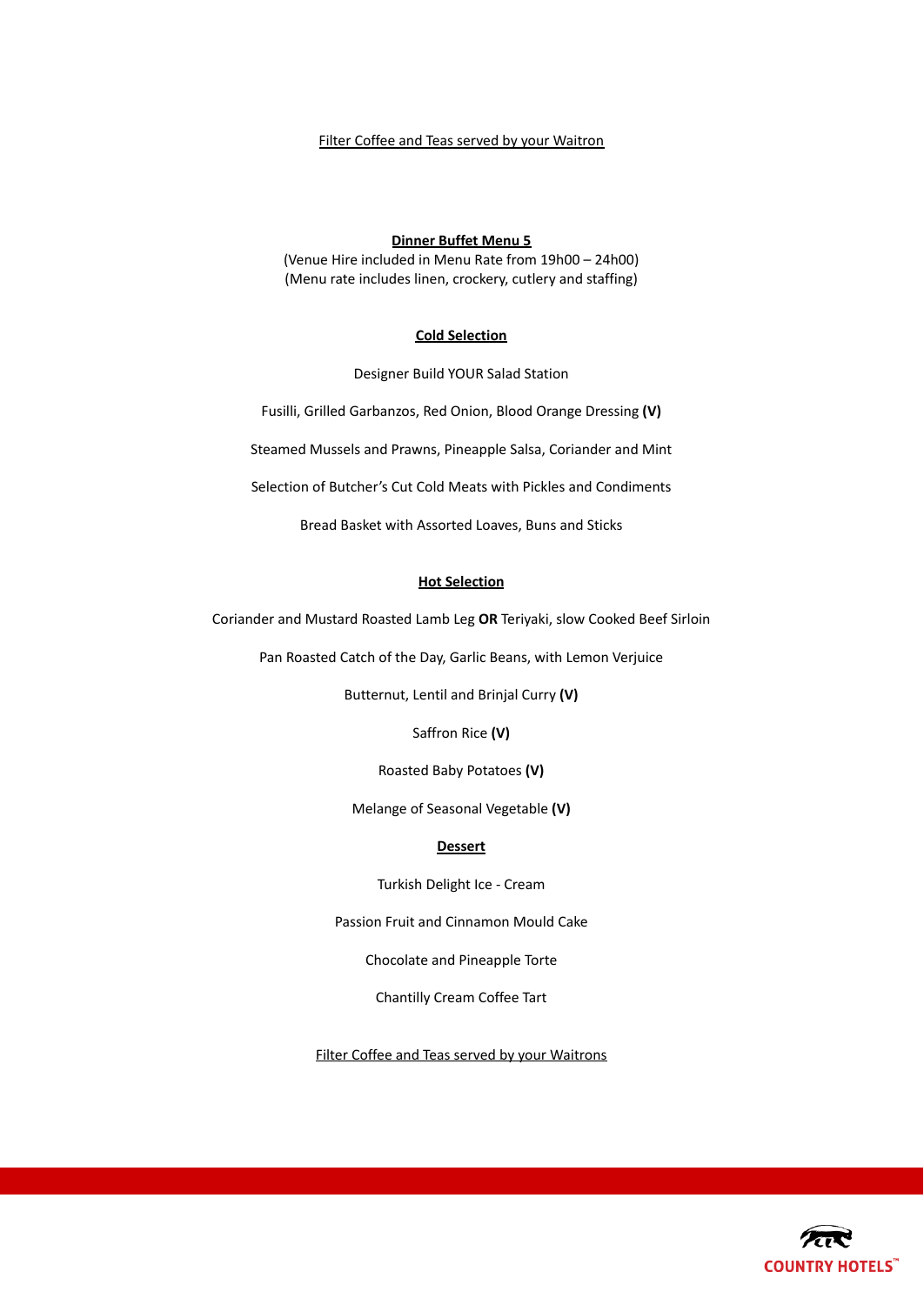# **Dinner Buffet Menu 6**

(Venue Hire included in Menu rate from 19h00 – 24h00) (Menu Rate includes Linen, Crockery, Cutlery and Staffing)

# **Cold Selection**

Build YOUR Salad Station

Ostrich Carpaccio, Baby Leaf Salad, Tomato and Chilli Jam, Julienne of Cucumber

Pan fried Halloumi, Basil, Radish and Honeyed Tomato Salad **(V)**

New Potato, Chives, Mascarpone and Smoked Salmon Salad

Bread Basket with Assorted Loaves, Buns and Sticks

#### **Hot Selection**

Grilled Pistachio Crusted Lamb Chops

Grilled Chicken fillets, Sautéed Pak Choi, Erenji Mushroom and Cilantro Cream Sauce

**Choice of**

Traditional Durban Beef Curry

#### **OR**

Traditional Fish Curry

Saffron Rice **(V)**

Bake of Exotic Seafood, Creamy Mustard and Lime Sauce Gratinated

Creamy Pesto and Emmantheler Cheese Gnocchi **(V)**

Sea Salt and Truffle oil Roasted New Potatoes **(V)**

Butter Dressed Baby Vegetables **(V)**

#### **Dessert**

Vanilla Bean Madagascan Ice-Cream

Bourbon Brownie Petit Fours

Black Cherry Jubilee – Live action!

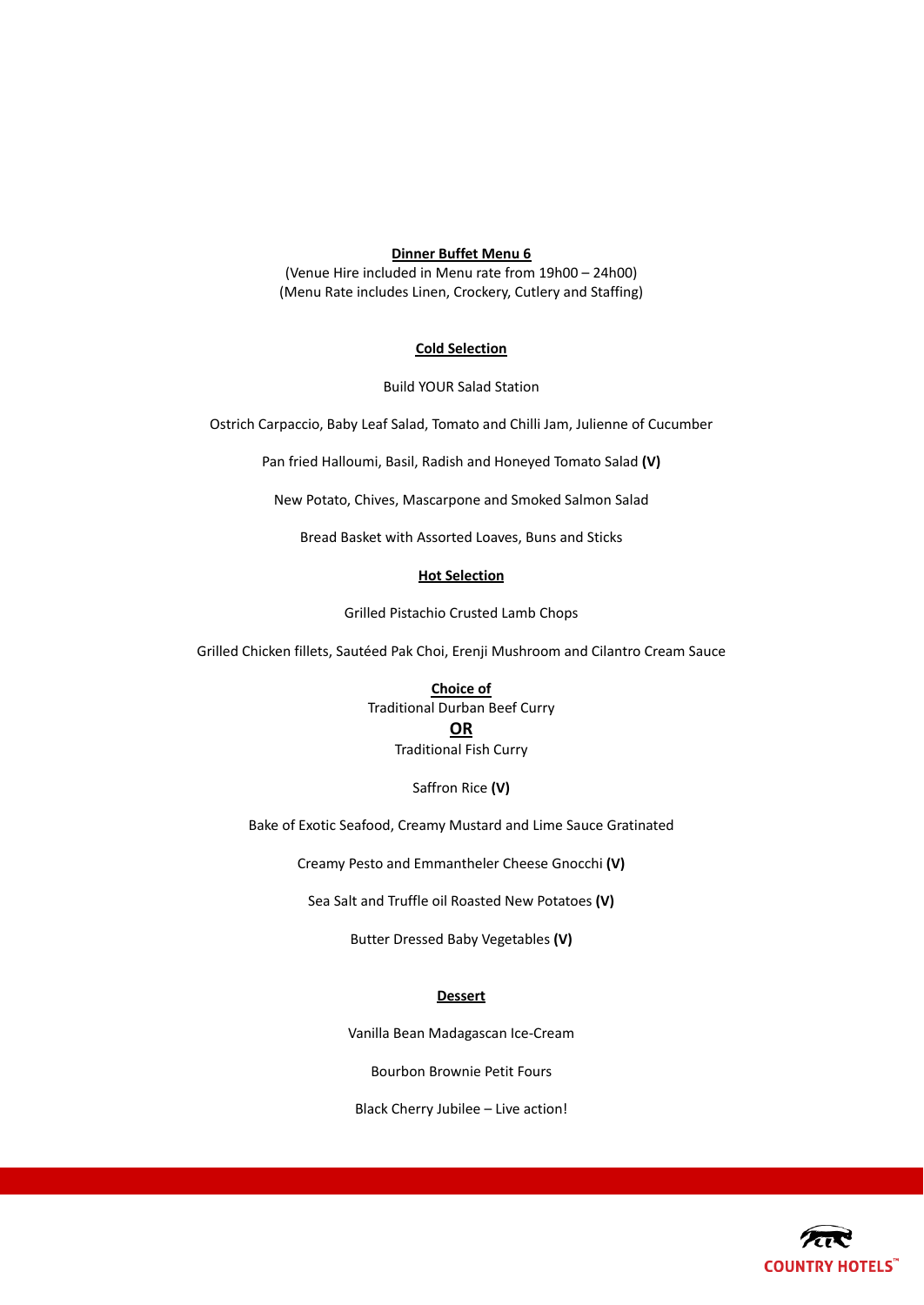Fruit Pearls in Pomegranate Juice

Filter Coffee and Teas served by your Waitrons

#### **VEGETARIAN DINNER BUFFET MENU**

(Venue Hire included in Menu Rate from 19h00 – 24h00)

# **COLD SELECTION**

Designer Build YOUR Salad Station Rocket, Peppadew and Mozzarella Salad with Yoghurt and herb Dressing **(V)** Grilled Mango, Coconut, Cucumber, and Chick Pea Salad Bread Basket with Assorted Loaves, Buns and Sticks

#### **HOT SELECTION**

Spicy Soya Prawn Vegetable Breyani with Dhal

Creamy Butter Masala Paneer Cheese and Roti

Rich Tomato, Roasted Corn, Red Kidney Beans, and Parmesan Rigatoni

Wok Fried Market Vegetables, and Sprouts, with Fresh Ginger, garlic and Noodles

Creamy Parmesan and Garlic Potato Bake

Butternut, Lentil and Brinjal Curry

# **DESSERT SELECTION**

Creamy Vermicelli Pudding

Mango Cheesecake and Almond Crumble

Seasonal Fresh Fruit Platter

Strawberry Ice - Cream

Filter Coffee and Tea served by your Waitron

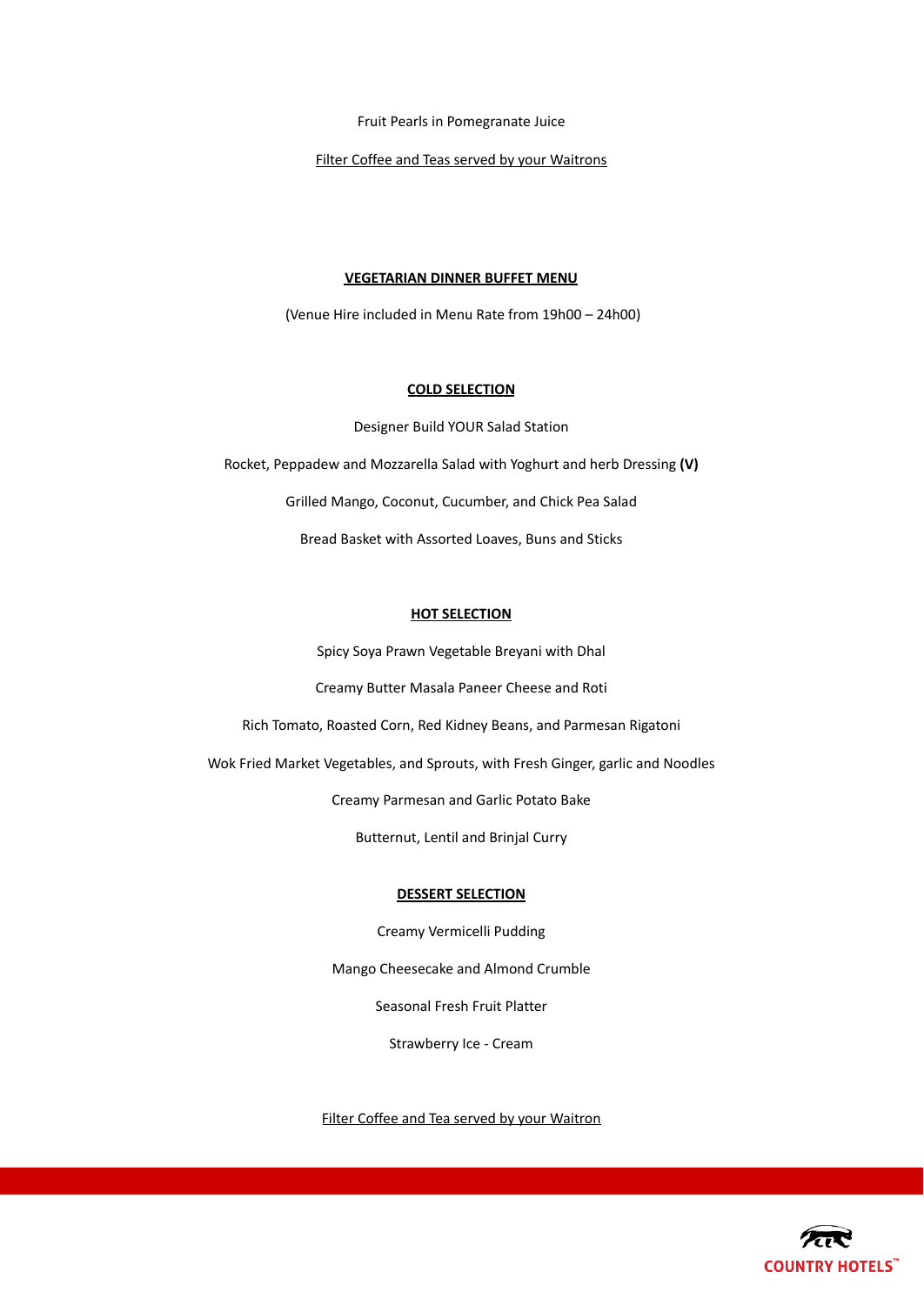Platters of Egg less Shortbread

# **Plated Dinner Menu Options**

# **Please select 1 Starter and Main Course Items and 1 Dessert Item** *Dietary Requirement's, to be confirmed 1 week prior to the function.*

Bread Basket with Assorted Loaves, Cocktails Rolls and Bread Sticks

#### **Starters**

Greek Salad with, mix Garden Greens, olives and feta **(V)**

Curried Butternut soup with roast Cherry tomatoes, fresh coriander and Crème Fraiche **(V)**

Aged Beef Carpaccio, served with Wild Mushroom and Asparagus Salad and a Creamed horseradish dressing @

Seared Duck Breast, Rocket Salad, Raspberry Panacotta, and Soy Dressing

Steamed Prawn - Avo Wrapped, Smoked Trout Pate, Caraway Tortilla and Home cured Salmon Gravdlax with fresh Lemon @

Vegetable Terrine, Herb salad drizzled with Olive oil **(V)** @

Continental Classic Cold Cuts, Soft Egg, Goats Cheese, and Pretzel @

# **Mains**

Sun Dried Tomato Tarte Tatin, with Red Onion, Goats cheese, Rocket and Balsamic Reduction **(V)** @

Spicy Peanut crusted Fillet of Chicken set on Egg Noodles served with Honey and Soy Flavoured Stir Fried Vegetables @

Grilled Linefish served on Creamy Caper Mash with shrimp saffron butter sauce @

Pumpkin, Sage and mature cheddar tart served with a crème fraiche sauce and rocket salad **(V)** @

Pan Fried Brown Mushroom, Marrows and Baby Carrots on a bed of Polenta finished off with spicy Tomato **(V)** @

Grilled Cape Kingklip served on Creamy Caper and Saffron Linguine @

Supreme of Chicken Breast, Sundried Tomato stuffed, Fondant Potato, Portabella Mushroom Sauce@

Slow Braised Lamb Shank served on a bed of Garlic Mash Potato, Rich Tomato and Rosemary Jus, Gremolata dusting, Grilled Veg @

Teriyaki Glazed Seared Norwegian Salmon served on Parsley and Parmesan Mash Potato, Grilled Veg @

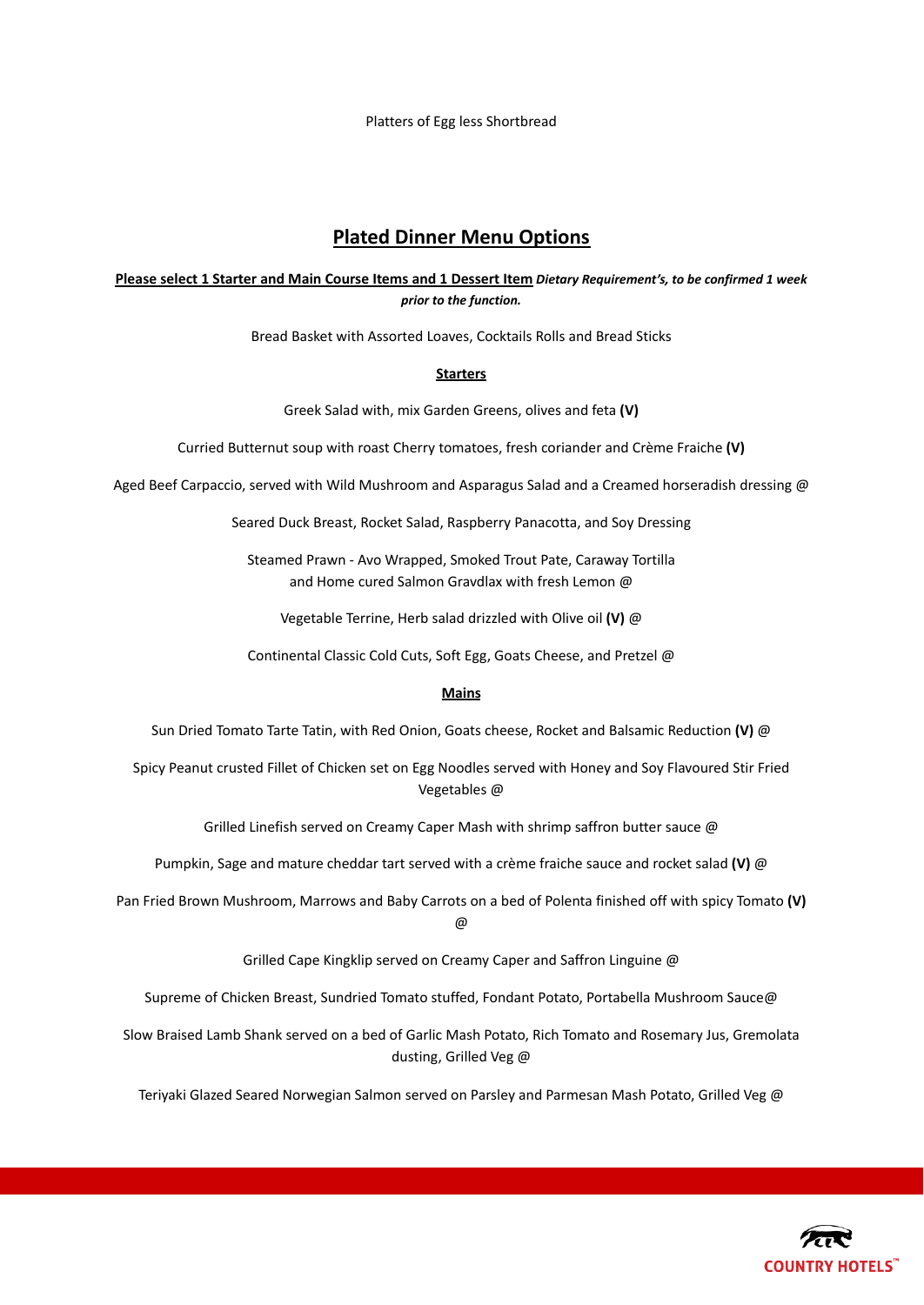A Matured Fillet of Beef napped with Creamy Tarragon on Oven-baked Tomato Polenta with Grilled Baby Veg Salad @

# **Desserts**

# Modern Malva **@**

Served with Star aniseed custard and citrus zest or white chocolate sauce and cherries

# Chocolate Lava Cake **@**

Served with home-made Vanilla Bean Madagascan Ice Cream

# Grilled Guava **@**

Cardamom Seasoned Grilled Guava, Cinnamon Sponge, Passion Fruit Custard

# Jewel Cheesecake **@**

Mint and Pistachio Cheesecake, Chocolate Crème

# Espresso Pannacotta **@**

With Orange segments and Chocolate Nut Shortbread

# Meringue Toscana **@**

A Meringue basket filled with poached Seasonal Fruit served with Mascarpone and a north Grand Mariner

Syrup

# **Teas and Coffees served by the Waitrons**

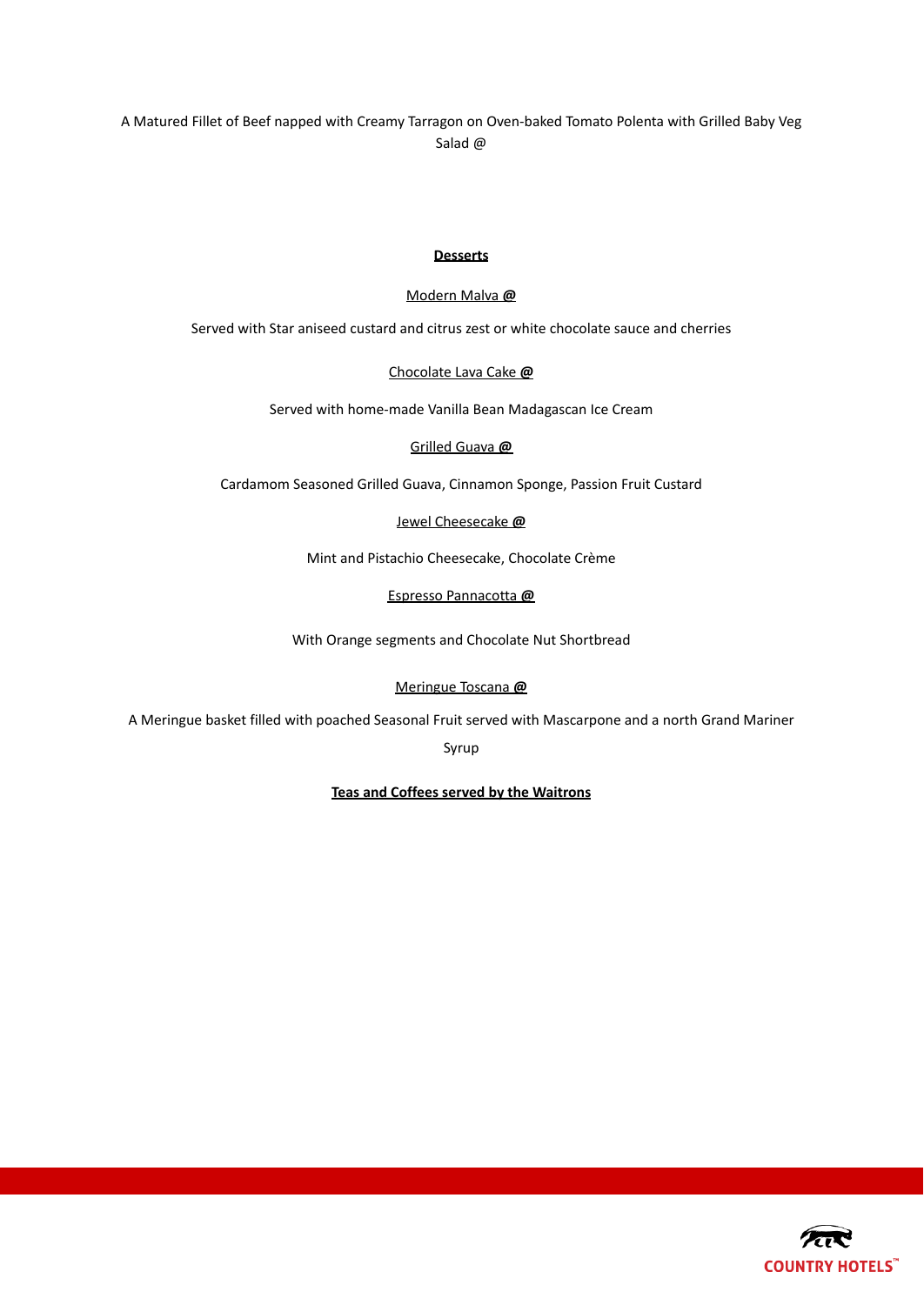# **Wedding Menus 2014**

(Wedding Package @ per person)

#### **Wedding Buffet Menu**

# **Buffet Cold Selection**

Buffet - Build a Salad Station

Rocket, Peppadew and Mozzarella Salad with a Herbed Yoghurt Dressing **(V)**

Grilled Strips of Chicken Breast and Mango tossed with Spring onion and Spicy Mayo

Mussels with Tomato, Lime and Coriander Salsa

Butcher's Cut Selection of Continental Cold Cuts

Bread Basket to the tables with Assorted Loaves, and Buns

**OR Plated As A Starter – Choose 1 Item** *Dietary Requirement's, to be confirmed 1 week prior to the function.*

# **Buffet Hot Selection**

# *Choice of 2 Meats:*

Roasted Mustard and Barbeque Rubbed Leg of Lamb Served with Brown Onion Gravy

Roasted Aged Rosemary and Pepper Beef Sirloin Served with Mushroom Gravy and Yorkshire pudding

Baked Chicken Fillets with Tarragon Cream

Grilled Herb Crusted Linefish , lashed with lemon Butter

# *Choice of 1 Curry or Stew:*

Durban Style Lamb Curry

Chicken Al La King

Durban Style Chicken Curry

Lamb Stew

# *Choice of 1 Pasta:*

Vegetable Lasagna **(V)**

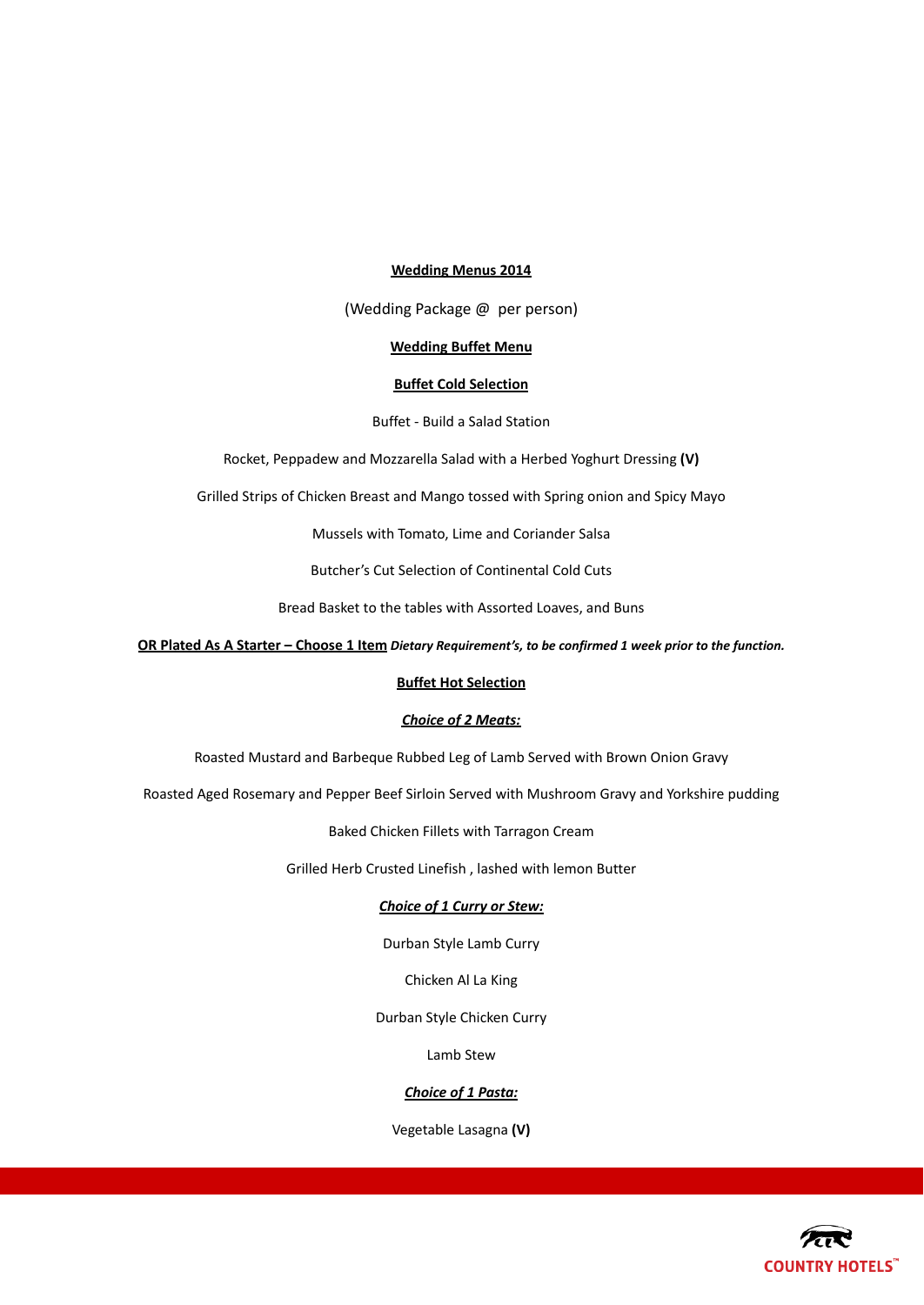Butternut, Feta and Sundried Tomato Cannelloni **(V)**

Corn, Shredded Marrows and Mozzarella Pasta **(V)**

# *Choice of 1 Veg:*

Medley of Seasonal Vegetables **(V)**

Creamed Spinach

Roasted Butternut

Cauliflower and Broccoli Au Gratin

# *Choice of 1 Potato:*

Crispy Roast Chateaux Potatoes **(V)**

Creamed Potato Bake

Parsley Buttered New Potatoes

Saffron infused Savoury Rice **(V)**

# **Dessert Selection**

Chocolate and Caramel Profiteroles filled with Vanilla Cream presented as a Crouq-en-bosch

Fresh Fruit Cocktail with a Minted Passion Fruit sauce

Vanilla and Raspberry Cheesecake

Malva and Pecan nut Pudding with Custard **OR** Chocolate Lava Pudding With ice - cream

Filter Coffee and Tea served by your Waitron

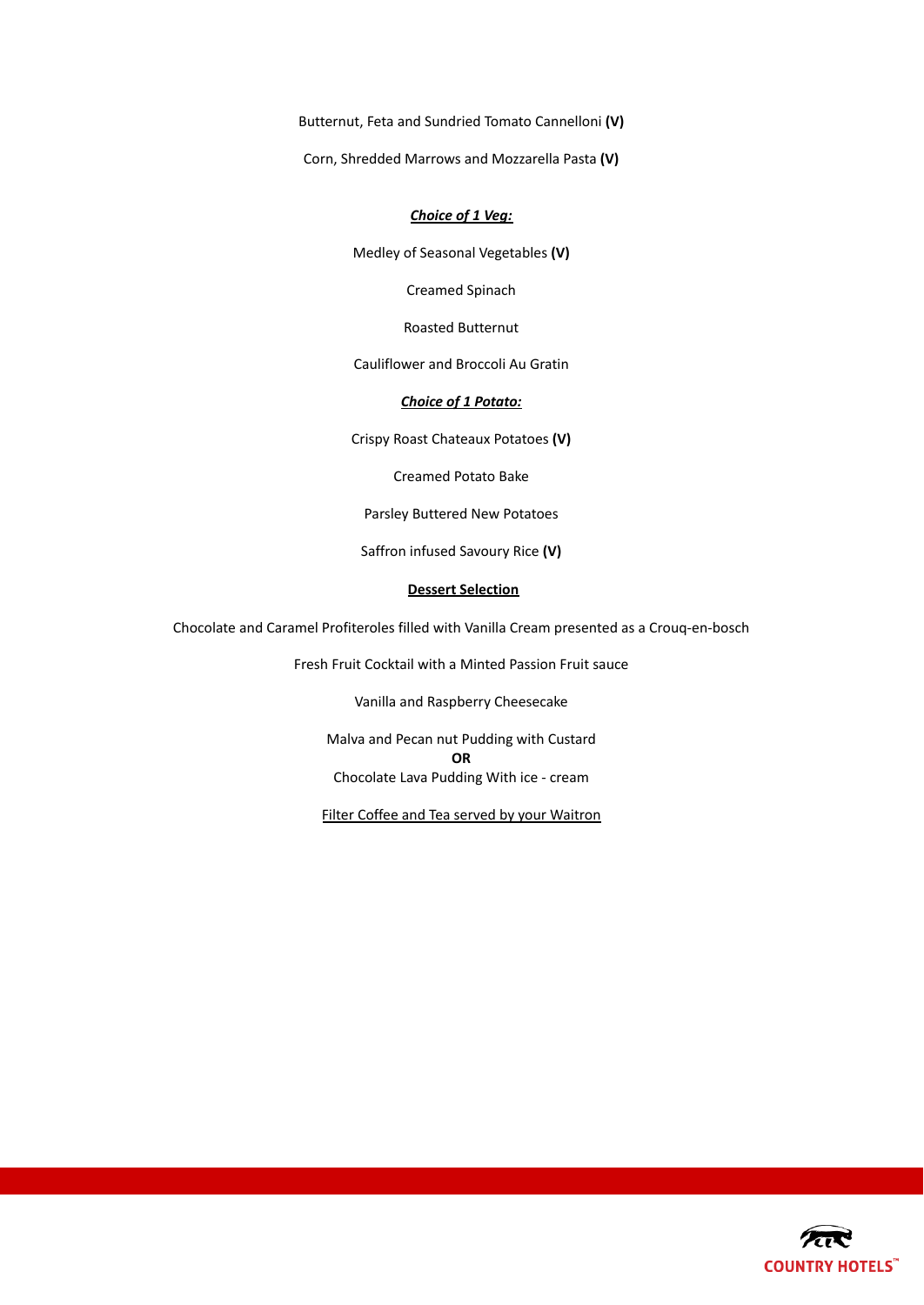#### **Eastern Bridal Menu**

(Wedding Package @ per person)

# **Buffet Menu**

**Cold Selection** Crunchy Green Salad with Mint and Chilli Dressing

Katchumber Salad

Sliced Carrot, Mint, and Red Onion with Yoghurt

Spicy Spinach, Coriander, mustard seed & Red onion Bhajas

Potato Samoosas **(V)**, Lamb Samoosas

Bread Basket with Rotis, Naan Bread and Buns

# **Hot Selection**

Masala Roast Leg of Lamb served with Roasting Pan Juices Gravy

Aromatic Durban Chicken Curry with Potato

Traditional Fish Curry

Butter Bean Curry

Pullao Rice

Grilled Seasonal Chaat Scented Vegetables

Turmeric Roasted Potatoes

# **Dessert**

Soji with Sultanas and Toasted Almond Flakes

**OR**

Vermicelli with Toasted Shaved Coconut and Pistachio

Creamy Vanilla Ice Cream

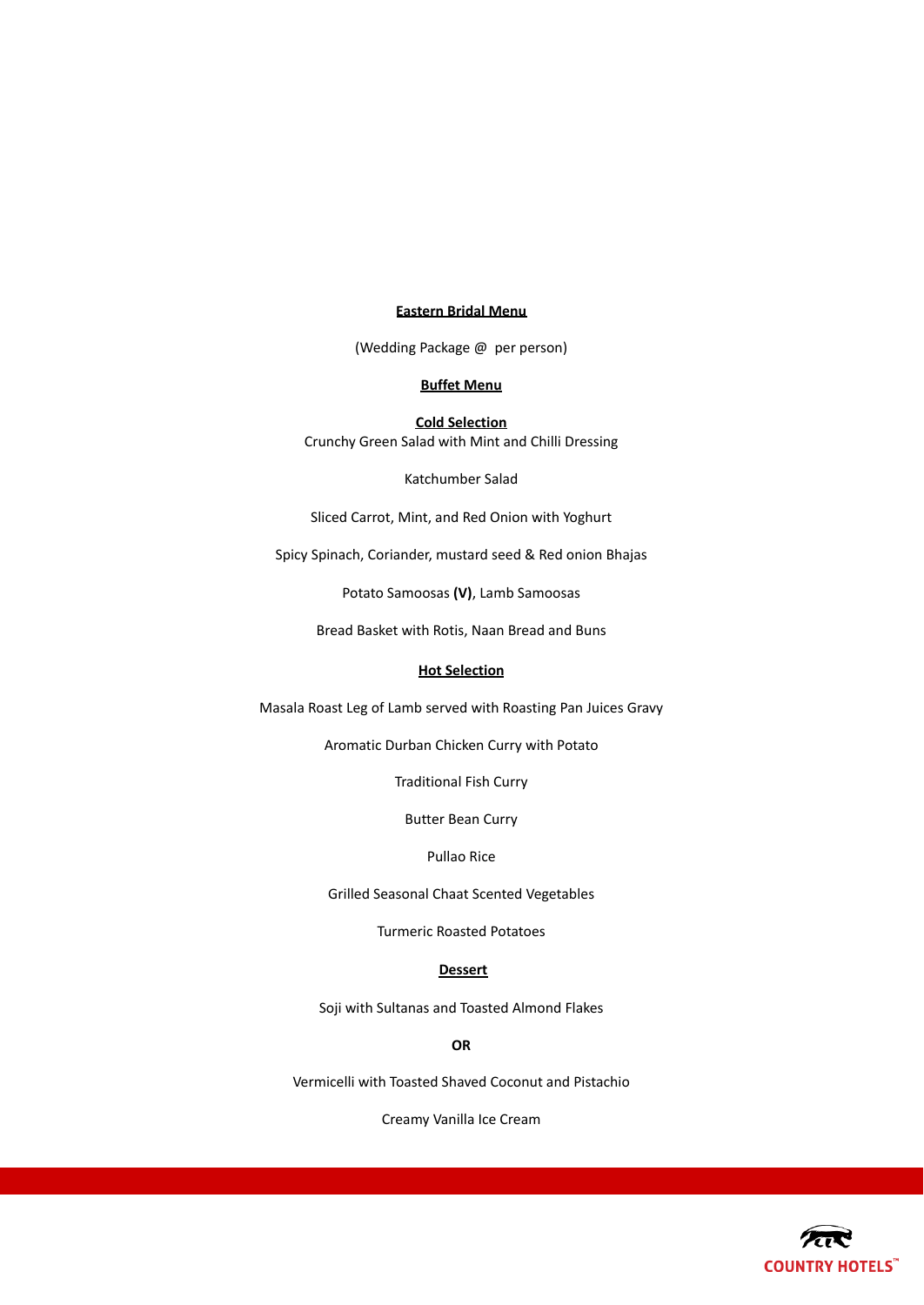#### Tropical Fruit Salad

# Filter Coffee and Teas served by your Waitrons

# **Eastern Bridal Vegetarian Menu**

(Wedding Package @ per person)

# **Buffet Menu**

**Cold Selection** Crunchy Green Salad with Mint and Chilli Dressing

Katchumber Salad

Sliced Carrot, Mint, and Red Onion with Yoghurt

Spicy Spinach, Coriander, mustard seed & Red onion Bhajas

Potato Samoosas, Sweetcorn & Cheese Samoosas, Patha Rolls

Bread Basket with Naan Bread and Buns **Hot Selection**

Vegetable Breyani and Doll

Vegetable and Soya Mince Cottage Pie

Thai Vegetarian stir-fry sautéed in ginger, garlic and Olive-oil, with soya Strips

finished with coconut cream and pineapple

**Choice Of 1 Curry or Chutney** (Served with Roti or Puri and Plain or Basmati Rice)**:**

Tomato and Pea Chutney with Paneer Cheese

Mushroom, Cashew nut & Pea Curry

Seasonal Veg Curry

Broad Beans and Potato Curry

# **Choice of 1 Pasta:**

Baked Butternut and Feta Cannelloni

Creamy Mushroom Penne Pasta

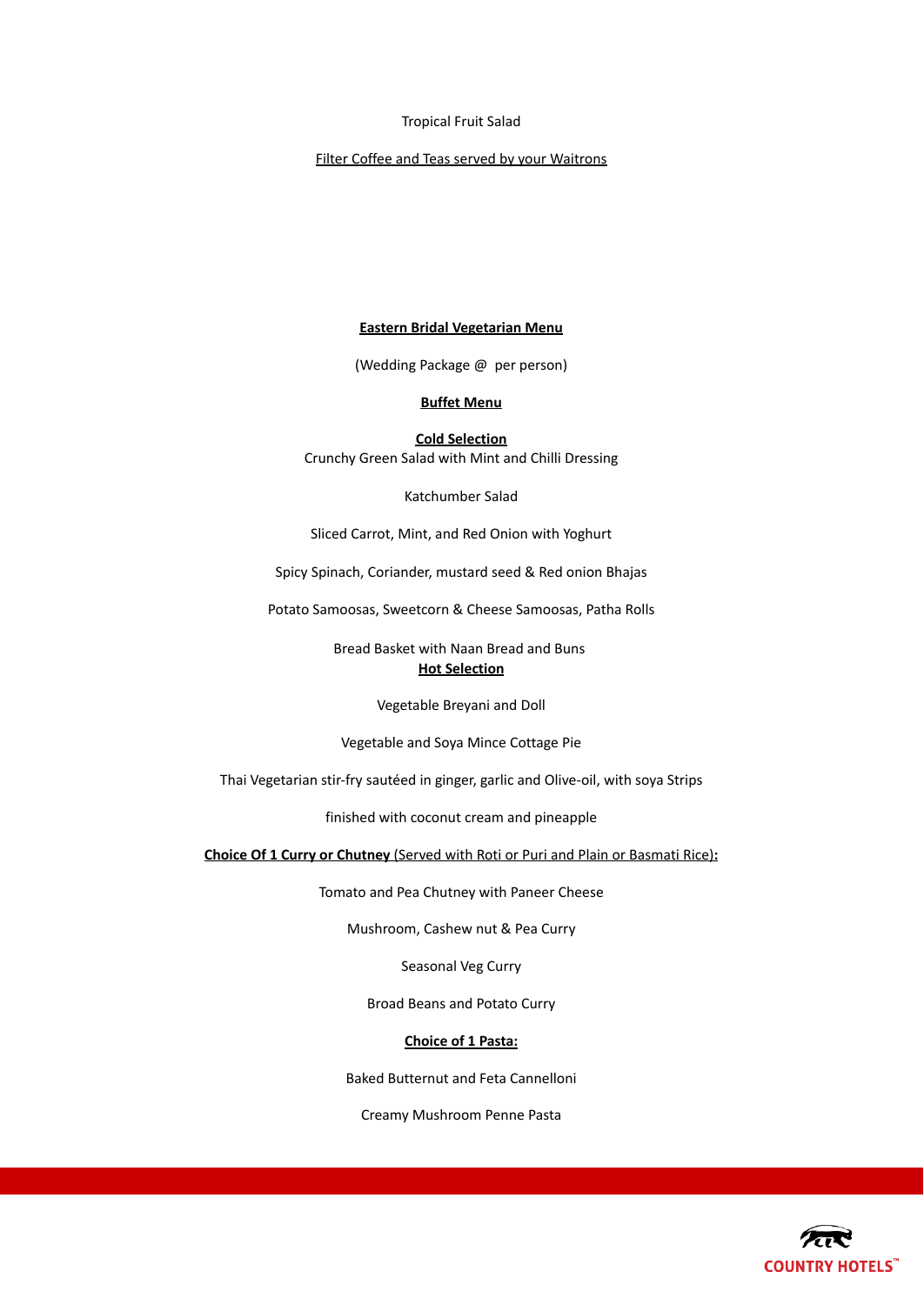#### **Dessert**

Soji with Sultanas and Toasted Almond Flakes

**OR**

Vermicelli with Toasted Shaved Coconut and Pistachio

Creamy Burfee Ice Cream

Tropical Fruit Salad

Filter Coffee and Teas served by your Waitrons

# **Wedding Menus 2014**

(Wedding Package @ per person)

#### **Wedding Plated Menu Selection**

*Dietary Requirement's, to be confirmed 1 week prior to the function.*

#### **Starters – Please Select One**

Smoked Chicken, Orange Segments, cracked Pepper and Salad Bouquet

Steamed Prawns, Cocktail Sauce, Coriander and Tomato salsa, Fresh Lemon

Spring Vegetable Terrine, Herb salad and drizzled with Olive oil **(V)**

Roasted Capsicum and Tomato Soup, pesto, croutons and a dollop of crème **(V)**

Butternut Soup, lightly curried, chives and Garlic Brushetta **(V)**

Chicken Liver and Peppercorn Parfait, Apple Jam, and lollrossa lettuce

**Mains – Please Select One** Baked Linefish, on Herbed Mash Potato and Stir fried Vegetables

Char grilled Beef Fillet Medallion, Sautéed Mushrooms, Cumin Polenta, and Peppercorn Sauce

Herb Dusted Lamb Chops, Creamy Potatoes, and Baby Veg Salad

Pan Fried Brown Mushroom, Baby Marrow and baby carrots on a bed of polenta finished off with spicy tomato

**(V)**

Butternut and Feta Cheese Cannelloni (V)

# **Desserts – Please Select One**

Tiramisu glasses, Honey Comb Crunch